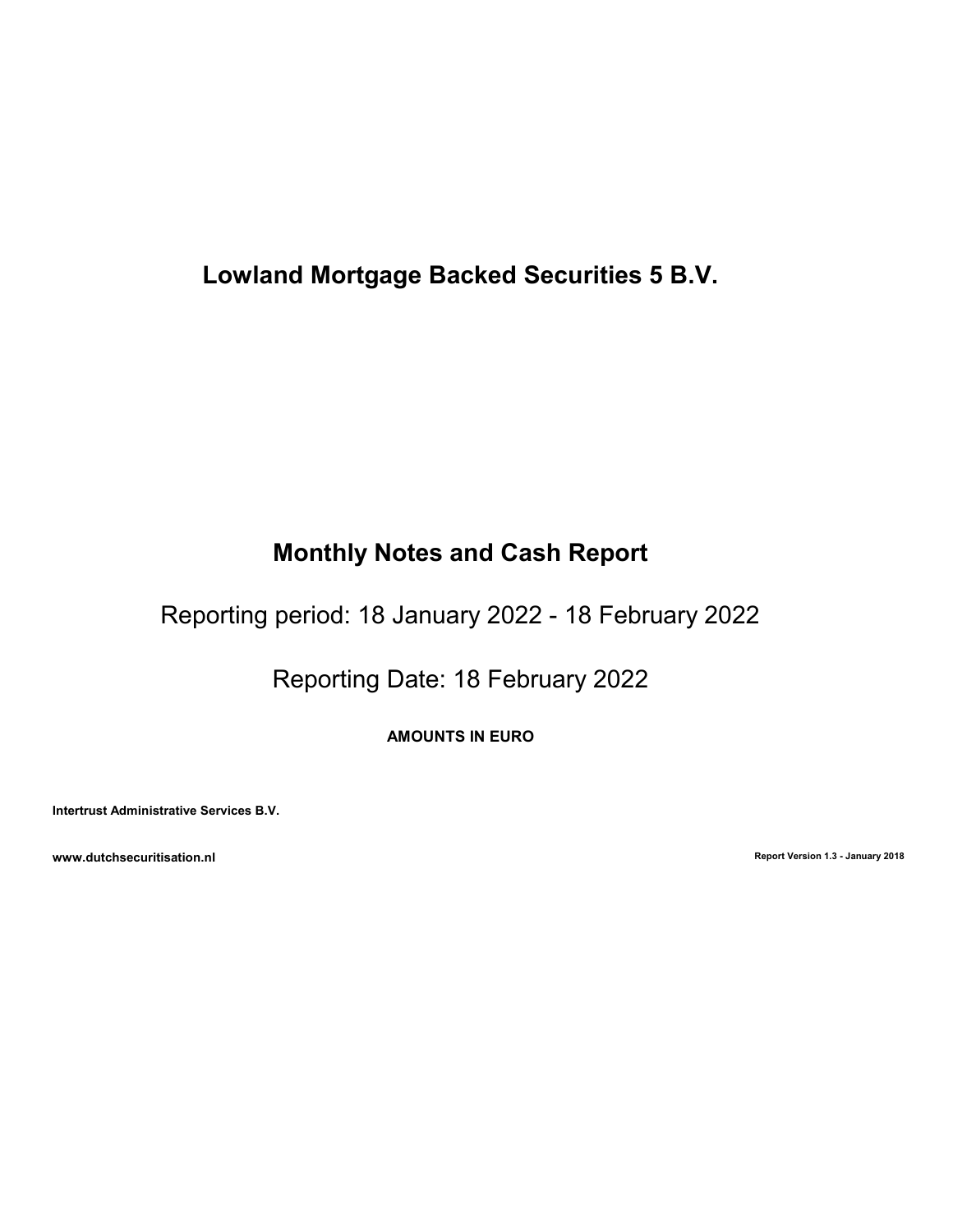#### Table of Contents

|                                                   | Page |
|---------------------------------------------------|------|
| <b>Key Dates</b>                                  | 3    |
| <b>Bond Report</b>                                | 4    |
| Revenue Priority of Payments                      | 6    |
| Redemption Priority of Payments                   |      |
| <b>Issuer Accounts</b>                            | 9    |
| Additional Information                            | 10   |
| <b>Triggers and Portfolio Limits</b>              | 12   |
| <b>Counterparty Credit Ratings &amp; Triggers</b> | 13   |
| Glossary                                          | 14   |
| <b>Contact Information</b>                        | 17   |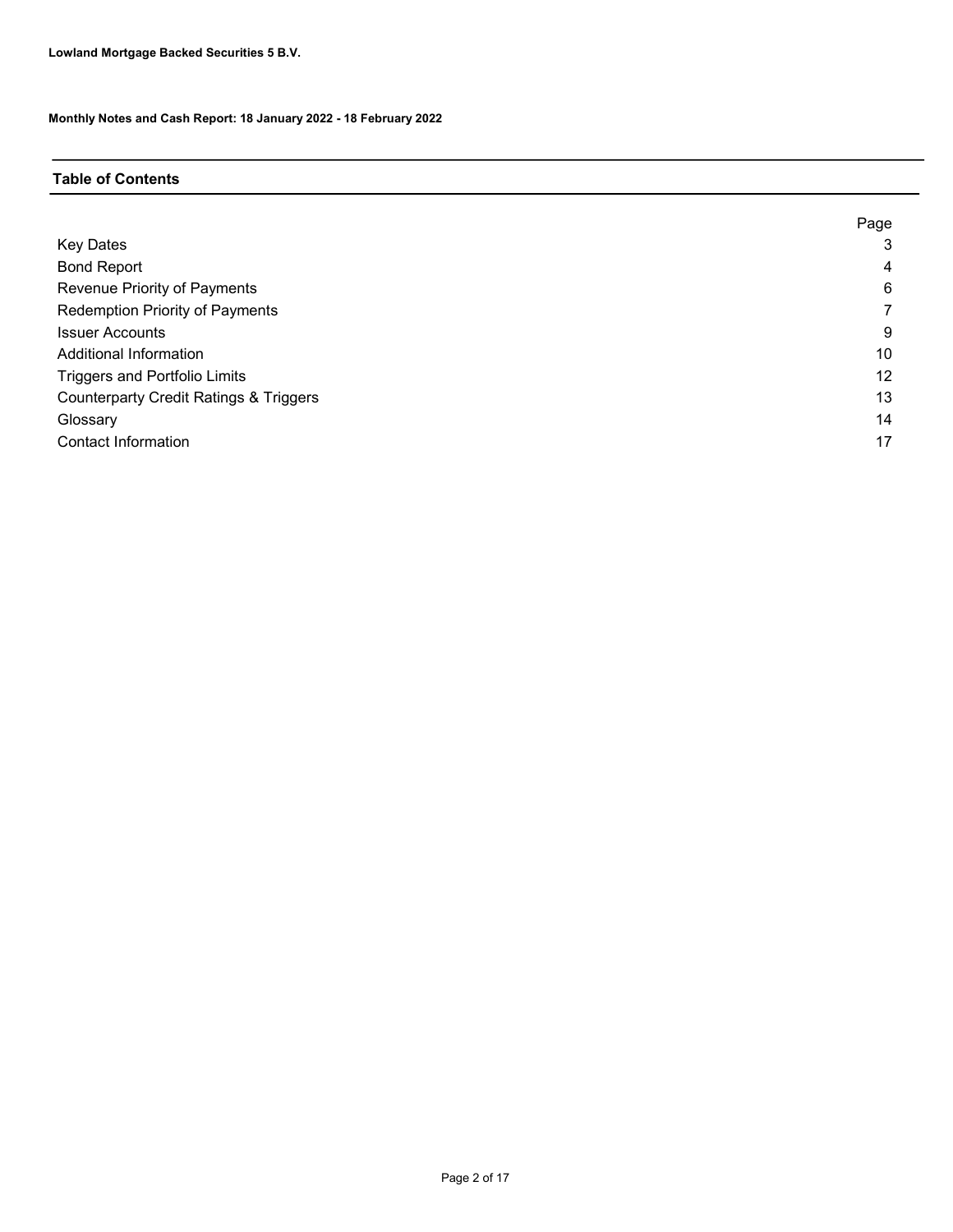## Key Dates

| <b>Note Class</b>                 | <b>Class A1</b>            | Class A2                   | <b>Class B</b>             | Class C                    | <b>Class D</b>             | Class E                      |
|-----------------------------------|----------------------------|----------------------------|----------------------------|----------------------------|----------------------------|------------------------------|
|                                   |                            |                            |                            |                            |                            |                              |
| <b>Key Dates</b>                  |                            |                            |                            |                            |                            |                              |
| <b>Closing Date</b>               | 23 May 2018                | 23 May 2018                | 23 May 2018                | 23 May 2018                | 23 May 2018                | 23 May 2018                  |
| First Optional Redemption Date    | 18 May 2023                | 18 May 2023                | 18 May 2023                | 18 May 2023                | 18 May 2023                | 18 May 2023                  |
| Step Up Date                      | N/A                        | N/A                        | N/A                        | N/A                        | N/A                        | N/A                          |
| Original Weighted Average Life    | N/A                        | N/A                        | N/A                        | N/A                        | N/A                        | N/A                          |
| (expected)<br>Final Maturity Date | 18 May 2055                | 18 May 2055                | 18 May 2055                | 18 May 1955                | 18 May 1955                | 18 May 1955                  |
|                                   |                            |                            |                            |                            |                            |                              |
| Portfolio Date                    | 31 Jan 2022                | 31 Jan 2022                | 31 Jan 2022                | 31 Jan 2022                | 31 Jan 2022                | 31 Jan 2022                  |
| Determination Date                | 16 Feb 2022                | 16 Feb 2022                | 16 Feb 2022                | 16 Feb 2022                | 16 Feb 2022                | 16 Feb 2022                  |
| Interest Payment Date             | 18 Feb 2022                | 18 Feb 2022                | N/A                        | N/A                        | N/A                        | N/A                          |
| Principal Payment Date            | 18 Feb 2022                | 18 Feb 2022                | 18 Feb 2022                | 18 Feb 2022                | 18 Feb 2022                | 18 Feb 2022                  |
| <b>Current Reporting Period</b>   | 18 Jan 2022                | 18 Jan 2022 -              | 18 Jan 2022 -              | 18 Jan 2022 -              | 18 Jan 2022 -              | 18 Jan 2022 -                |
| Previous Reporting Period         | 18 Feb 2022<br>20 Dec 2021 | 18 Feb 2022<br>20 Dec 2021 | 18 Feb 2022<br>20 Dec 2021 | 18 Feb 2022<br>20 Dec 2021 | 18 Feb 2022<br>20 Dec 2021 | 18 Feb 2022<br>20 Dec 2021 - |
|                                   | 18 Jan 2022                | 18 Jan 2022                | 18 Jan 2022                | 18 Jan 2022                | 18 Jan 2022                | 18 Jan 2022                  |
| Accrual Start Date                | 18 Jan 2022                | 18 Jan 2022                | N/A                        | N/A                        | N/A                        | N/A                          |
|                                   |                            |                            |                            |                            |                            |                              |
| Accrual End Date                  | 18 Feb 2022                | 18 Feb 2022                | N/A                        | N/A                        | N/A                        | N/A                          |
| Accrual Period (in days)          | 31                         | 30                         | N/A                        | N/A                        | N/A                        | N/A                          |
| Fixing Date Reference Rate        | 14 Jan 2022                | N/A                        | N/A                        | N/A                        | N/A                        | N/A                          |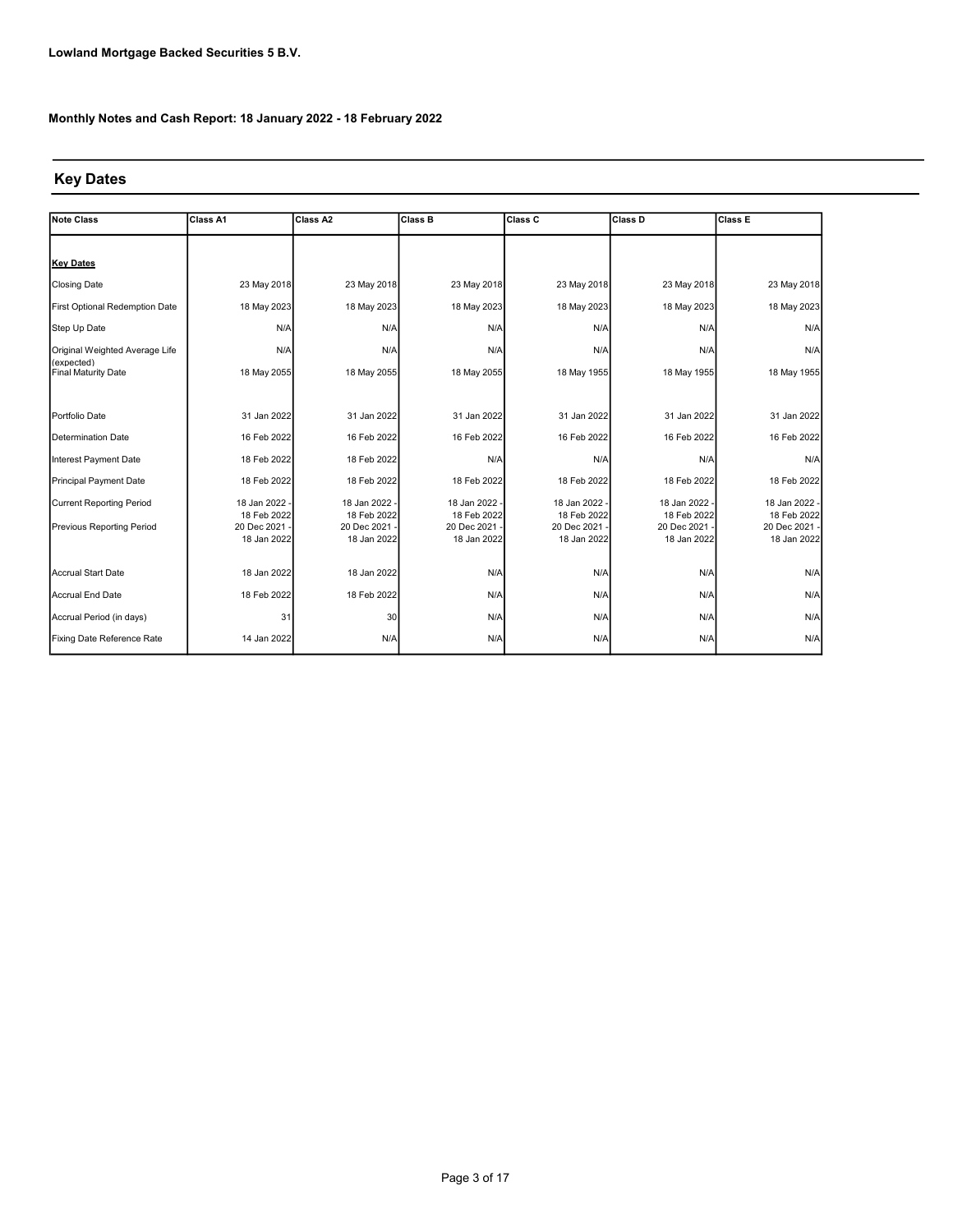### Bond Report

| Note Class                                                                                             | Class A1                                     | Class A2                                     | Class B                                      | Class C                                      | Class D                                      | Class E                                      |
|--------------------------------------------------------------------------------------------------------|----------------------------------------------|----------------------------------------------|----------------------------------------------|----------------------------------------------|----------------------------------------------|----------------------------------------------|
|                                                                                                        |                                              |                                              |                                              |                                              |                                              |                                              |
| General information                                                                                    |                                              |                                              |                                              |                                              |                                              |                                              |
| Issuer                                                                                                 | Lowland Mortgage<br>Backed Securities 5 B.V. | Lowland Mortgage<br>Backed Securities 5 B.V. | Lowland Mortgage<br>Backed Securities 5 B.V. | Lowland Mortgage<br>Backed Securities 5 B.V. | Lowland Mortgage<br>Backed Securities 5 B.V. | Lowland Mortgage<br>Backed Securities 5 B.V. |
| Legal Entity Identifier (LEI)                                                                          | 724500T5BI90JDS4TH12                         | 724500T5BI90JDS4TH12                         | 724500T5BI90JDS4TH12                         | 724500T5BI90JDS4TH12                         | 724500T5BI90JDS4TH12                         | 724500T5BI90JDS4TH12                         |
| ISIN Code                                                                                              | XS1815296014                                 | XS1815297095                                 | XS1815297178                                 | XS1815297509                                 | XS1815297764                                 | XS1815297921                                 |
| Common code                                                                                            | 181529601                                    | 181529709                                    | 181529717                                    | 181529750                                    | 181529776                                    | 181529792                                    |
| Security code                                                                                          |                                              |                                              |                                              |                                              |                                              |                                              |
| Stock Exchange Listing(s)                                                                              | Euronext Exchange                            | Euronext Exchange                            | Euronext Exchange                            | Euronext Exchange                            | Euronext Exchange                            | Euronext Exchange                            |
| Currency                                                                                               | <b>EUR</b>                                   | <b>EUR</b>                                   | <b>EUR</b>                                   | <b>EUR</b>                                   | <b>EUR</b>                                   | <b>EUR</b>                                   |
| Applicable exchange rate                                                                               | Not Applicable                               | Not Applicable                               | Not Applicable                               | Not Applicable                               | Not Applicable                               | Not Applicable                               |
| Number of Notes                                                                                        | 2127                                         | 44117                                        | 1273                                         | 1407                                         | 804                                          | 538                                          |
| <b>Bond structure</b>                                                                                  | Soft Bullet                                  | Soft Bullet                                  | Soft Bullet                                  | Soft Bullet                                  | Soft Bullet                                  | Soft Bullet                                  |
| Mortgage backed (yes / no)                                                                             | Yes                                          | Yes                                          | Yes                                          | Yes                                          | Yes                                          | Yes                                          |
| Original Credit Rating(s)                                                                              | - / Aaa (sf) / AAA (sf) /                    | - / Aaa (sf) / AAA (sf) / -                  | - / Aa3 (sf) / AAA (sf) / -                  | -/ A2 (sf) / AA- (sf) / -                    | -/Baa1 (sf) / A- (sf) / -                    | $-$ / n.r. (sf) / BB+ (sf) / -               |
| (S&P/Moody's/Fitch/DBRS)<br>Current Credit Rating(s)<br>(S&P/Moody's/Fitch/DBRS)<br>Credit enhancement | - / Aaa (sf) / AAA (sf) /                    | - / Aaa (sf) / AAA (sf) / -                  | - / Aa2 (sf) / AAA (sf) / -                  | - / A2 (sf) / AA+ (sf) / -                   | - / Baa2 (sf) / AA- (sf) / -                 | - / n.r. (sf) / BBB- (sf) / -                |
| -Through reserve fund                                                                                  | 0.00                                         | 0.00                                         | 0.00                                         | 0.00                                         | 0.00                                         | 0.00                                         |
| -Through subordination                                                                                 | 402,200,000.00                               | 402,200,000.00                               | 274,900,000.00                               | 134,200,000.00                               | 53,800,000.00                                | 0.00                                         |
| Total                                                                                                  | 402,200,000.00                               | 402,200,000.00                               | 274,900,000.00                               | 134,200,000.00                               | 53,800,000.00                                | 0.00                                         |
| Liquidity support                                                                                      |                                              |                                              |                                              |                                              |                                              |                                              |
| -Through cash advance facility                                                                         | 69.366.000.00                                | 69.366.000.00                                | N/A                                          | N/A                                          | N/A                                          | N/A                                          |
| -Through reserve fund                                                                                  | 0.00                                         | 0.00                                         | N/A                                          | N/A                                          | N/A                                          | N/A                                          |
| Total                                                                                                  | 69,366,000.00                                | 69,366,000.00                                | N/A                                          | N/A                                          | N/A                                          | N/A                                          |
|                                                                                                        |                                              |                                              |                                              |                                              |                                              |                                              |

Transaction compliant with retention requirements\*

Yes \*

| Percentage retained at Closing         | 100.00%  | 100.00%  | 100.00% | 100.00% | 100.00% | 100.00%  |
|----------------------------------------|----------|----------|---------|---------|---------|----------|
| Date<br>Percentage placed at Closing   | $0.00\%$ | $0.00\%$ | 0.00%   | 0.00%   | 0.00%   | $0.00\%$ |
| Date (privately and/or publicly)       |          |          |         |         |         |          |
|                                        |          |          |         |         |         |          |
| Total                                  | 100.00%  | 100.00%  | 100.00% | 100.00% | 100.00% | 100.00%  |
| Percentage retained at Reporting       | 100.00%  | 100.00%  | 100.00% | 100.00% | 100.00% | 100.00%  |
| Date<br>Percentage placed at Reporting | $0.00\%$ | $0.00\%$ | 0.00%   | 0.00%   | 0.00%   | $0.00\%$ |
| Date (privately and/or publicly)       |          |          |         |         |         |          |
|                                        |          |          |         |         |         |          |
| Total                                  | 100.00%  | 100.00%  | 100.00% | 100.00% | 100.00% | 100.00%  |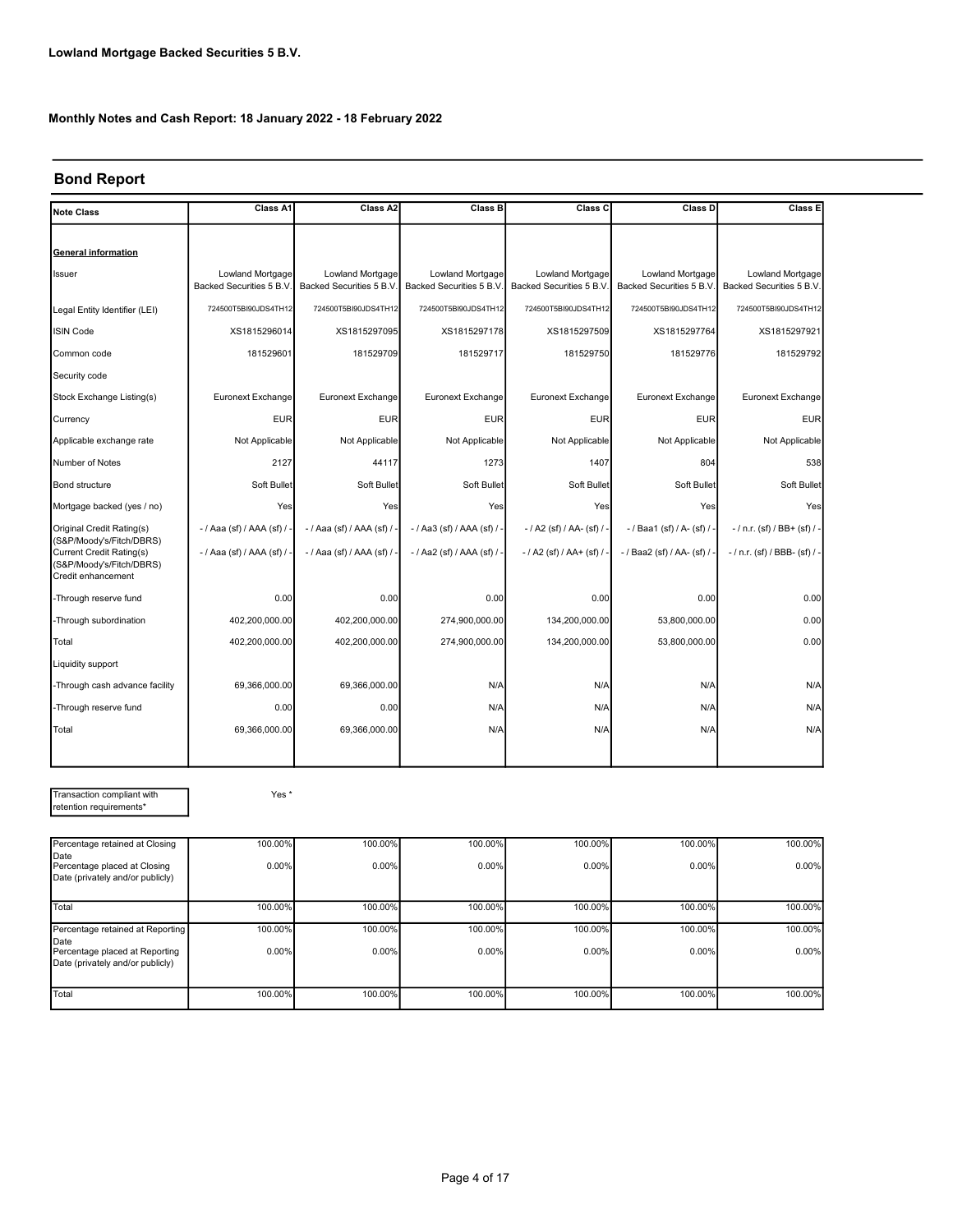# Bond Report (2)

| <b>Note Class</b>                                  | Class A1       | Class A2         | <b>Class B</b> | Class C        | Class D       | Class E       |
|----------------------------------------------------|----------------|------------------|----------------|----------------|---------------|---------------|
|                                                    |                |                  |                |                |               |               |
| <b>Principal information</b>                       |                |                  |                |                |               |               |
| Original Principal Balance                         | 212,700,000.00 | 4,411,700,000.00 | 127,300,000.00 | 140,700,000.00 | 80,400,000.00 | 53,800,000.00 |
| Principal Balance before                           | 212,700,000.00 | 4,411,700,000.00 | 127,300,000.00 | 140,700,000.00 | 80,400,000.00 | 53,800,000.00 |
| Payment<br><b>Total Principal Payments</b>         | 0.00           | 0.00             | 0.00           | 0.00           | 0.00          | 0.00          |
| Principal Balance after Payment                    | 212,700,000.00 | 4,411,700,000.00 | 127,300,000.00 | 140,700,000.00 | 80,400,000.00 | 53,800,000.00 |
| Principal Balance per Note                         | 100,000.00     | 100,000.00       | 100,000.00     | 100,000.00     | 100,000.00    | 100,000.00    |
| before Payment<br><b>Previous Factor</b>           | 1.00000        | 1.00000          | 1.00000        | 1.00000        | 1.00000       | 1.00000       |
| Principal Payments per Note                        | 0.00           | 0.00             | 0.00           | 0.00           | 0.00          | 0.00          |
| Balance after Payment per Note                     | 100,000.00     | 100,000.00       | 100,000.00     | 100,000.00     | 100,000.00    | 100,000.00    |
| <b>Current Factor</b>                              | 1.00000        | 1.00000          | 1.00000        | 1.00000        | 1.00000       | 1.00000       |
|                                                    |                |                  |                |                |               |               |
| <b>Principal Deficiency Ledger</b>                 |                |                  |                |                |               |               |
| PDL Balance Previous Interest                      | 0.00           | 0.00             | 0.00           | 0.00           | 0.00          | 0.00          |
| Payment Date<br>Additions to PDL in current        | 0.00           | 0.00             | 0.00           | 0.00           | 0.00          | 0.00          |
| reporting period<br>Releases from PDL in current   | 0.00           | N/A              | 0.00           | 0.00           | 0.00          | 0.00          |
| reporting period<br>PDL Balance Current Interest   | 0.00           | 0.00             | 0.00           | 0.00           | 0.00          | 0.00          |
| <b>Payment Date</b><br>Cumulative Additions to PDL | 0.00           | 0.00             | 0.00           | 0.00           | 0.00          | 596,860.71    |
| Cumulative Releases from PDL                       | 0.00           | N/A              | 0.00           | 0.00           | 0.00          | 596,860.71    |
|                                                    |                |                  |                |                |               |               |
| Interest information                               |                |                  |                |                |               |               |
| <b>Accrual Start Date</b>                          | 18 Jan 22      | 18 Jan 22        | N/A            | N/A            | N/A           | N/A           |
| Accrual End Date                                   | 18 Feb 22      | 18 Feb 22        | N/A            | N/A            | N/A           | N/A           |
| Accrual Period (in days)                           | 31             | 30               | N/A            | N/A            | N/A           | N/A           |
| Fixing Date Reference Rate                         | 14 Jan 22      | N/A              | N/A            | N/A            | N/A           | N/A           |
| Reference Rate                                     | Euribor_1M     | N/A              | N/A            | N/A            | N/A           | N/A           |
| Coupon Reference Rate (in %)                       | $-0.565$       | N/A              | N/A            | N/A            | N/A           | N/A           |
| Margin (in bps)                                    | 50.00          | N/A              | N/A            | N/A            | N/A           | N/A           |
| Step Up Margin (in bps)                            | N/A            | N/A              | N/A            | N/A            | N/A           | N/A           |
| Current Coupon (in bps)                            | 0.000          | 100.000          | N/A            | N/A            | N/A           | N/A           |
| Day Count Convention                               | act/360        | fixed 30/360     | N/A            | N/A            | N/A           | N/A           |
| <b>Total Interest Payments</b>                     | 0.00           | 3,676,269.61     | N/A            | N/A            | N/A           | N/A           |
| Interest Payments Per Note                         | 0.00           | 83.33            | N/A            | N/A            | N/A           | N/A           |
| Scheduled Interest Payment                         | 0.00           | 3,676,269.61     | N/A            | N/A            | N/A           | N/A           |
| Current Interest Shortfall                         | 0.00           | 0.00             | N/A            | N/A            | N/A           | N/A           |
| Cumulative Interest Shortfall                      | 0.00           | 0.00             | N/A            | N/A            | N/A           | N/A           |
|                                                    |                |                  |                |                |               |               |
| Total Principal + Interest<br>Payments             | 0.00           | 3,676,269.61     | 0.00           | 0.00           | 0.00          | 0.00          |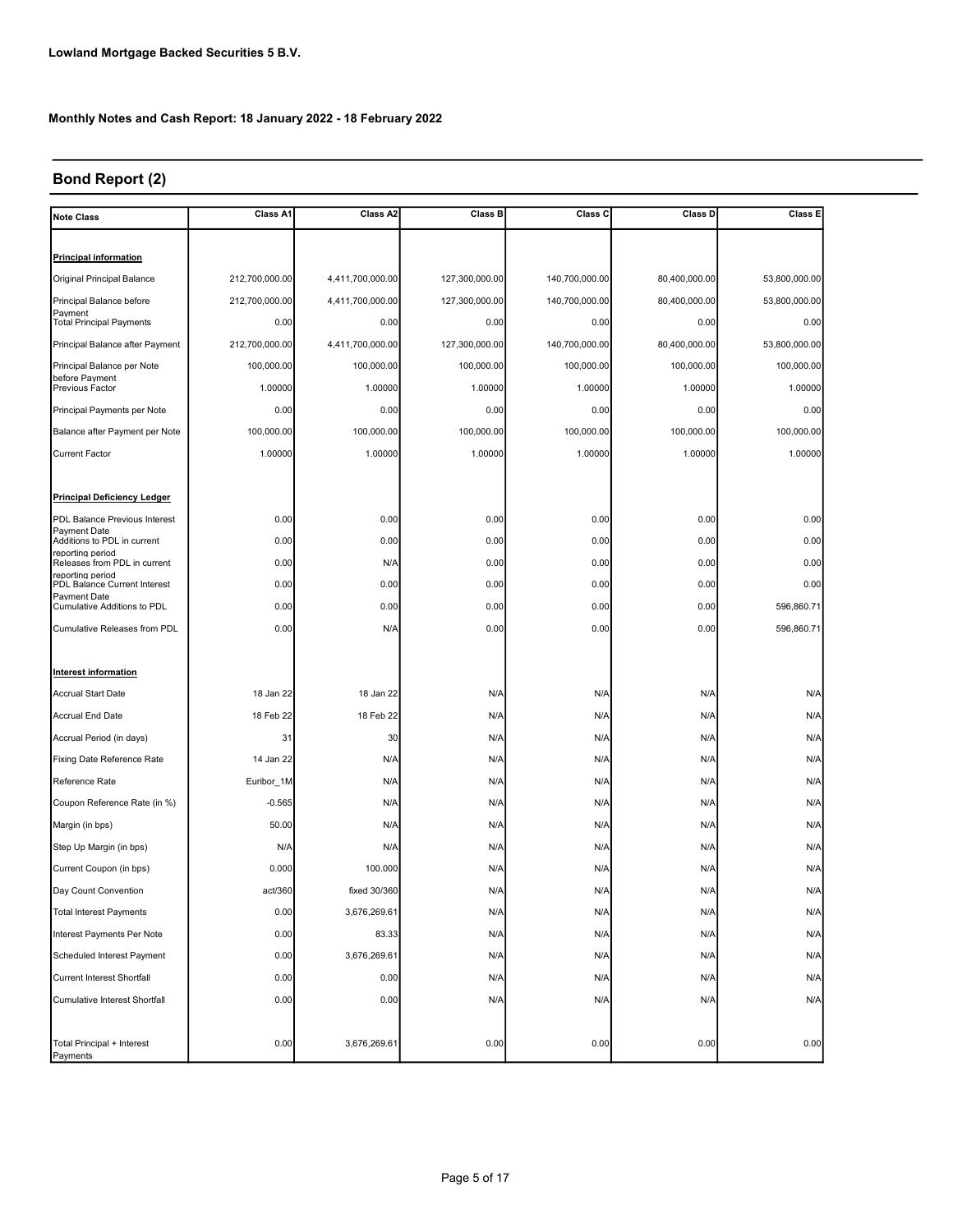## Revenue Priority of Payments

|                                                                                                                                                                                                                                                                                                               | <b>Previous Period</b> | <b>Current Period</b> |
|---------------------------------------------------------------------------------------------------------------------------------------------------------------------------------------------------------------------------------------------------------------------------------------------------------------|------------------------|-----------------------|
| <b>Available Revenue Funds</b>                                                                                                                                                                                                                                                                                |                        |                       |
|                                                                                                                                                                                                                                                                                                               |                        |                       |
| (i) as interest on the Mortgage Receivables less, with respect to each Savings Mortgage Receivable;                                                                                                                                                                                                           | 9,599,715.04           | 9.519.232.70          |
| (ii) as interest accrued on the Issuer Collection Account excl. the Financial Cash Collateral Ledger;                                                                                                                                                                                                         | $-14,355.66$           | $-11,975.56$          |
| (iii) as prepayment penalties under the Mortgage Receivables;                                                                                                                                                                                                                                                 | 2,403,902.20           | 1,370,554.83          |
| (iv) as Net Foreclosure Proceeds on any Mortgage Receivables to the extent such proceeds do not relate to principal;                                                                                                                                                                                          | 0.00                   | 0.00                  |
| (v) amounts to be drawn from the Issuer Collection Account and/or the Custody Cash Account equal to any Set-Off                                                                                                                                                                                               | 0.00                   | 0.00                  |
| Amount and Commingling Amount and/or the proceeds of Securities;<br>(vi) as amounts received in connection with a repurchase of Mortgage Receivables;                                                                                                                                                         | 217,611.19             | 111,190.45            |
| (vii) as amounts received in connection with a sale of Mortgage Receivables;                                                                                                                                                                                                                                  | 0.00                   | 0.00                  |
| (viii) as amounts received as post-foreclosure proceeds on the Mortgage Receivables;                                                                                                                                                                                                                          | 0.00                   | 0.00                  |
| (ix) as amounts to be drawn under the Cash Advance Facility (other than Cash Advance Facility Stand-by Drawings);                                                                                                                                                                                             | 0.00                   | 0.00                  |
| (x) as amounts deducted from the Available Principal Funds on such Notes Payment Date as Interest Shortfall;                                                                                                                                                                                                  | 0.00                   | 0.00                  |
| (xi) as amounts to be drawn from the Issuer Collection Account with a corresponding debit to the Interest                                                                                                                                                                                                     | 0.00                   | 0.00                  |
| Reconciliation Ledger: and<br>(xii) any amounts standing to the credit of the Issuer Collection Account and the Custody Cash Account, after all                                                                                                                                                               | 0.00                   | 0.00                  |
| payment obligations of the Issuer under the Transaction Documents, other than towards payment of any Deferred<br>Less; (xiii) on the first Payment Date of each calendar year a minimum of 2,500,-;<br>-/-                                                                                                    | 2,500.00               | 0.00                  |
| Less: (xiv) any amount to be credited to the Interest Reconciliation Ledger on the immediately succeeding Payment<br>$-/-$<br>Date.                                                                                                                                                                           | 0.00                   | 0.00                  |
| Total Available Revenue Funds                                                                                                                                                                                                                                                                                 | 12,204,372.77          | 10,989,002.42         |
| <b>Revenue Priority of Payments</b>                                                                                                                                                                                                                                                                           |                        |                       |
| (a) first, in or towards satisfaction, fees or other remuneration due and payable to the Directors and Security Trustee;                                                                                                                                                                                      | 102.85                 | 10,742.34             |
| (b) second, in or towards satisfaction of an administration fee and all costs and expenses due and payable to the Pool                                                                                                                                                                                        | 554,089.95             | 592,329.86            |
| Servicers and the Issuer Administrator;<br>(c) third, in or towards satisfaction of, any amounts due and payable to (i) third parties, the Credit Rating Agencies,                                                                                                                                            | 0.00                   | 373.00                |
| anv legal advisor, auditor and accountant, (ii) the Paving and the Reference Agent.<br>(iii) the CAF Commitment Fee and (iv) to the Issuer Account Bank;                                                                                                                                                      | 6,360.49               | 6,745.67              |
| (d) fourth, in or towards satisfaction of (i) any amounts due to the Cash Advance Facility Provider other than the Cash<br>Advance Facilitv Commitment Fee and (ii) a Cash Advance Facilitv Stand-bv Drawing:<br>(e) fifth, in or towards satisfaction, all amounts of interest due but unpaid in respect of: | 0.00                   | 0.00                  |
| - the Senior Class A1 Notes and                                                                                                                                                                                                                                                                               | 0.00                   | 0.00                  |
| - the Senior Class A2 Notes;                                                                                                                                                                                                                                                                                  | 3,676,269.61           | 3,676,269.61          |
| (f) sixth, in or towards satisfaction of sums to be credited to the Class A Principal Deficiency Leger;                                                                                                                                                                                                       | 0.00                   | 0.00                  |
| (g) seventh, in or towards satisfaction of sums to be credited to the Class B Principal Deficiency Ledger:                                                                                                                                                                                                    | 0.00                   | 0.00                  |
| (h) eighth, in or towards satisfaction of sums to be credited to the Class C Principal Deficiency Ledger;                                                                                                                                                                                                     | 0.00                   | 0.00                  |
| (i) ninth, in or towards satisfaction of sums to be credited to the Class D Principal Deficiency Ledger;                                                                                                                                                                                                      | 0.00                   | 0.00                  |
| (i) tenth, in or towards satisfaction of sums to be credited to the Class E Principal Deficiency Ledger;                                                                                                                                                                                                      | 0.00                   | 0.00                  |
| (k) eleventh, in or towards satisfaction of gross-up amounts or additional amounts due, if any, to the Cash Advance                                                                                                                                                                                           | 0.00                   | 0.00                  |
| Facility Provider; and<br>(I) twelfth, in or towards satisfaction of a Deferred Purchase Price Instalment to the Sellers.                                                                                                                                                                                     | 7,967,549.87           | 6,702,541.94          |
|                                                                                                                                                                                                                                                                                                               |                        |                       |

Total Revenue Priority of Payments 12,204,372.77

10,989,002.42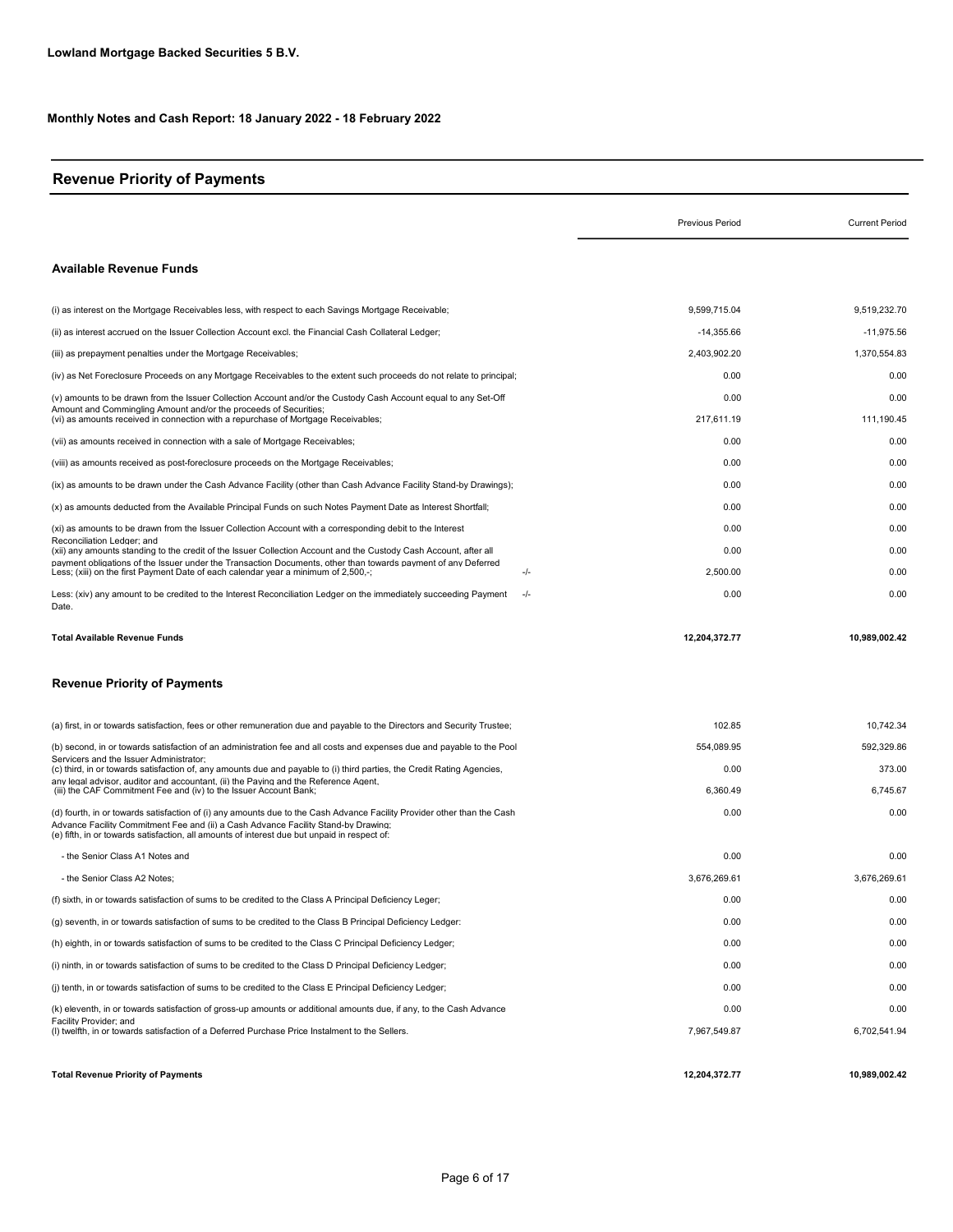# Redemption Priority of Payments

|                                                                                                                                                           |        | Previous Period | <b>Current Period</b> |
|-----------------------------------------------------------------------------------------------------------------------------------------------------------|--------|-----------------|-----------------------|
| <b>Floating Rate Available Principal Funds</b>                                                                                                            |        |                 |                       |
| (i) as repayment and prepayment of principal under the Floating Rate Mortgage Receivables;                                                                |        | 3,587,293.86    | 2,410,851.83          |
| (ii) as partial repayment and prepayment of principal under the Floating Rate Mortgage Receivables;                                                       |        | 20,916.64       | 20,471.79             |
| (iii) as Net Foreclosure Proceeds on any Floating Rate Mortgage Receivable to the extent such proceeds relate to                                          |        | 0.00            | 0.00                  |
| principal;<br>(iv) as amounts received in connection with a repurchase of Floating Rate Mortgage Receivables;                                             |        | 18,115.00       | 170,000.00            |
| (v) as amounts received in connection with a sale of Floating Rate Mortgage Receivables;                                                                  |        | 0.00            | 0.00                  |
| (vi) as the Floating Rate Fraction of the amounts to be credited to the Principal Deficiency Ledger;                                                      |        | 0.00            | 0.00                  |
| (vii) as Participation Increase and as amounts to be received as Initial Participation;                                                                   |        | 8,567.26        | 8,183.82              |
| (viii) as amounts received from the Construction Deposit Account by means of set-off with the Floating Rate Mortgage                                      |        | 0.00            | 0.00                  |
| Receivables;<br>(ix) as an amount equal to the part of the Reserved Amount equal to the balance standing to the credit of the Floating                    |        | 18.70           | 30.53                 |
| Rate Purchase Ledger; and<br>(x) as the Floating Rate Fraction of any amount to be drawn from the Principal Reconciliation Ledger.                        |        | 0.00            | 0.00                  |
| Less: (xi) the Floating Rate Fraction of any Interest Shortfall;                                                                                          | $-I -$ | 0.00            | 0.00                  |
| Less: (xii) the Floating Rate Fraction of any amount to be credited to the Principal Reconciliation Ledger;                                               | -/-    | 0.00            | 0.00                  |
| Less: (xiii) the Initial Purchase Price of any Floating Rate Further Advance Receivables and                                                              | -/-    | 1,533,082.78    | 58,918.98             |
| Less: (xiv) such part of the Reserved Amount to be credited to the Floating Rate Purchase Ledger on the immediately -/-<br>succeeding Notes Payment Date. |        | 2,101,828.68    | 2,550,618.99          |
| <b>Total Floating Rate Available Principal Funds</b>                                                                                                      |        | 0.00            | 0.00                  |
| <b>Fixed Rate Available Principal Funds</b>                                                                                                               |        |                 |                       |
| (i) as repayment and prepayment of principal under the Fixed Rate Mortgage Receivables;                                                                   |        | 54,389,745.89   | 33,356,472.53         |
| (ii) as partial repayment and prepayment of principal under the Fixed Rate Mortgage Receivables;                                                          |        | 6,247,484.17    | 6,266,974.53          |
| (iii) as Net Foreclosure Proceeds on any Fixed Rate Mortgage Receivable to the extent such proceeds relate to                                             |        | 0.00            | 0.00                  |
| principal:<br>(iv) as amounts received in connection with a repurchase of Fixed Rate Mortgage Receivables;                                                |        | 9,051,782.28    | 1,362,346.45          |
| (v) as amounts received in connection with a sale of Fixed Rate Mortgage Receivables;                                                                     |        | 0.00            | 0.00                  |
| (vi) as the Fixed Rate Fraction of amounts to be credited to the Principal Deficiency Ledger;                                                             |        | 0.00            | 0.00                  |
| (vii) as Participation Increase and as amounts to be received as Initial Participation                                                                    |        | 1,129,389.26    | 1,127,496.38          |
| (viii) as amounts received from the Construction Deposit Account by means of set-off with the Fixed Rate Mortgage                                         |        | 0.00            | 0.00                  |
| Receivables;<br>(ix) as an amount equal to the part of the Reserved Amount equal to the balance standing to the credit of the Fixed                       |        | 387.92          | 633.15                |
| Rate Purchase Ledger; and<br>(x) as the Fixed Rate Fraction of any amount to be drawn from the Principal Reconciliation Ledger.                           |        | 0.00            | 0.00                  |
| Less: (xi) the Fixed Rate Fraction of any Interest Shortfall;                                                                                             | $-/-$  | 0.00            | 0.00                  |
| Less: (xii) the Fixed Rate Fraction of any amount to be credited to the Principal Reconciliation Ledger.                                                  | -/-    | 0.00            | 0.00                  |
| Less: (xiii) the Initial Purchase Price of any Fixed Rate Further Advance Receivables.                                                                    | -/-    | 72,919,954.52   | 44,663,849.65         |
| Less: (xiv) such part of the Reserved Amount to be credited to the Fixed Rate Purchase Ledger on the immediately<br>succeeding Notes Payment Date.        | $-/-$  | $-2,101,165.00$ | $-2,549,926.61$       |
| <b>Total Fixed Rate Available Principal Funds</b>                                                                                                         |        | 0.00            | 0.00                  |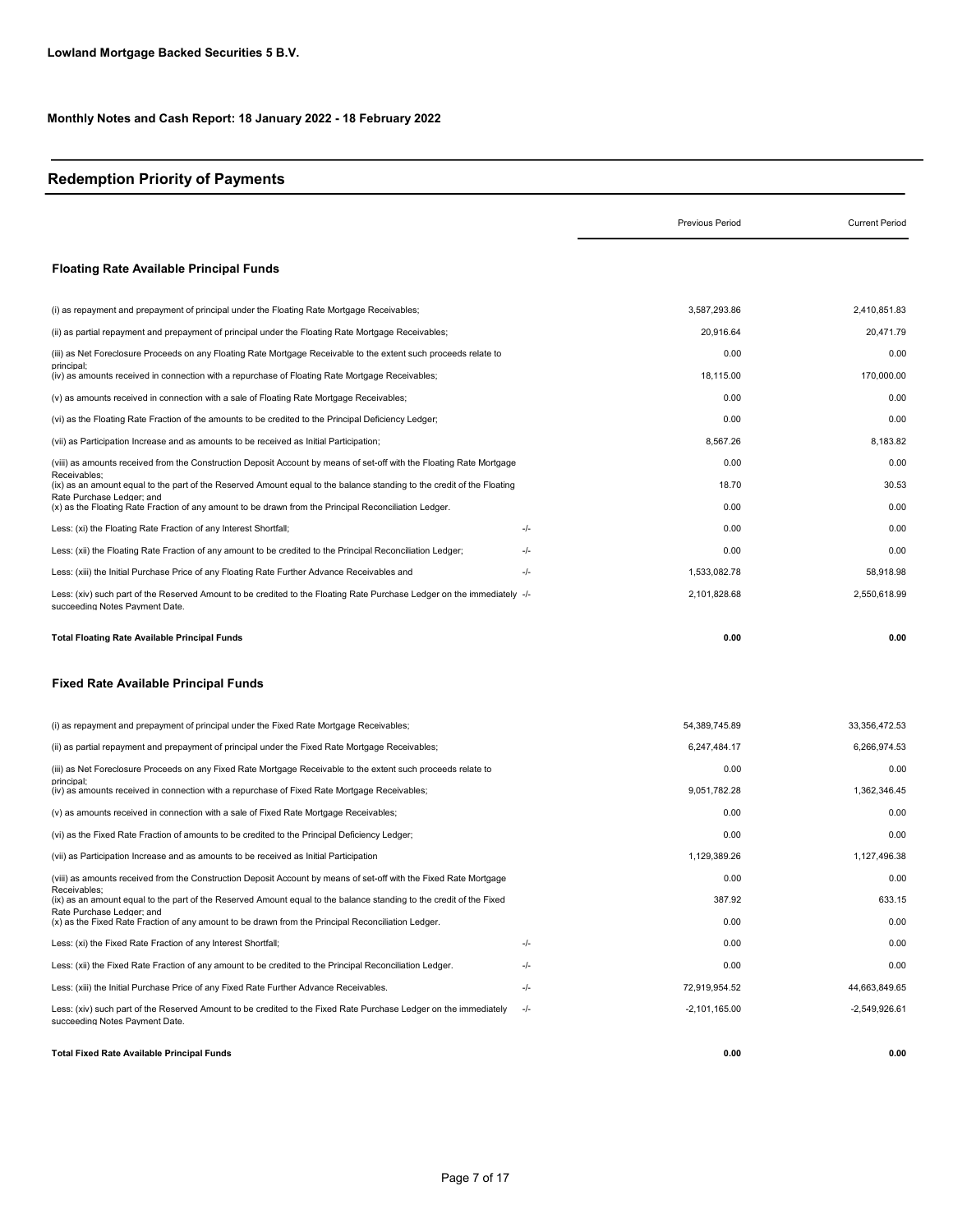#### Redemption Priority of Payments

| <b>Total Redemption Priority of Payments</b>                                                                            | 0.00 | 0.00 |
|-------------------------------------------------------------------------------------------------------------------------|------|------|
|                                                                                                                         |      |      |
| (e) fifth, in or towards satisfaction of principal amounts due under the Subordinated Class E Notes; and                | 0.00 | 0.00 |
| (d) fourth, in or towards satisfaction of principal amounts due under the Junior Class D Notes;                         | 0.00 | 0.00 |
| (c) third, in or towards satisfaction of principal amounts due under the Mezzanine Class C Notes;                       | 0.00 | 0.00 |
| (b) second, in or towards satisfaction of principal amounts due under the Mezzanine Class B Notes;                      | 0.00 | 0.00 |
| Class A2 Notes:<br>thereafter, in or towards satisfaction of principal amounts due under the Senior Class A1 Notes;     | 0.00 | 0.00 |
| (a) first, (ii) the Fixed Rate Redemption Available Amount will be applied for principal amounts due under the Senior   | 0.00 | 0.00 |
| Class A1 Notes:<br>thereafter, in or towards satisfaction of principal amounts due under the Senior Class A2 Notes;     | 0.00 | 0.00 |
| (a) first, (i) the Floating Rate Redemption Available Amount will be applied for principal amounts due under the Senior | 0.00 | 0.00 |
|                                                                                                                         |      |      |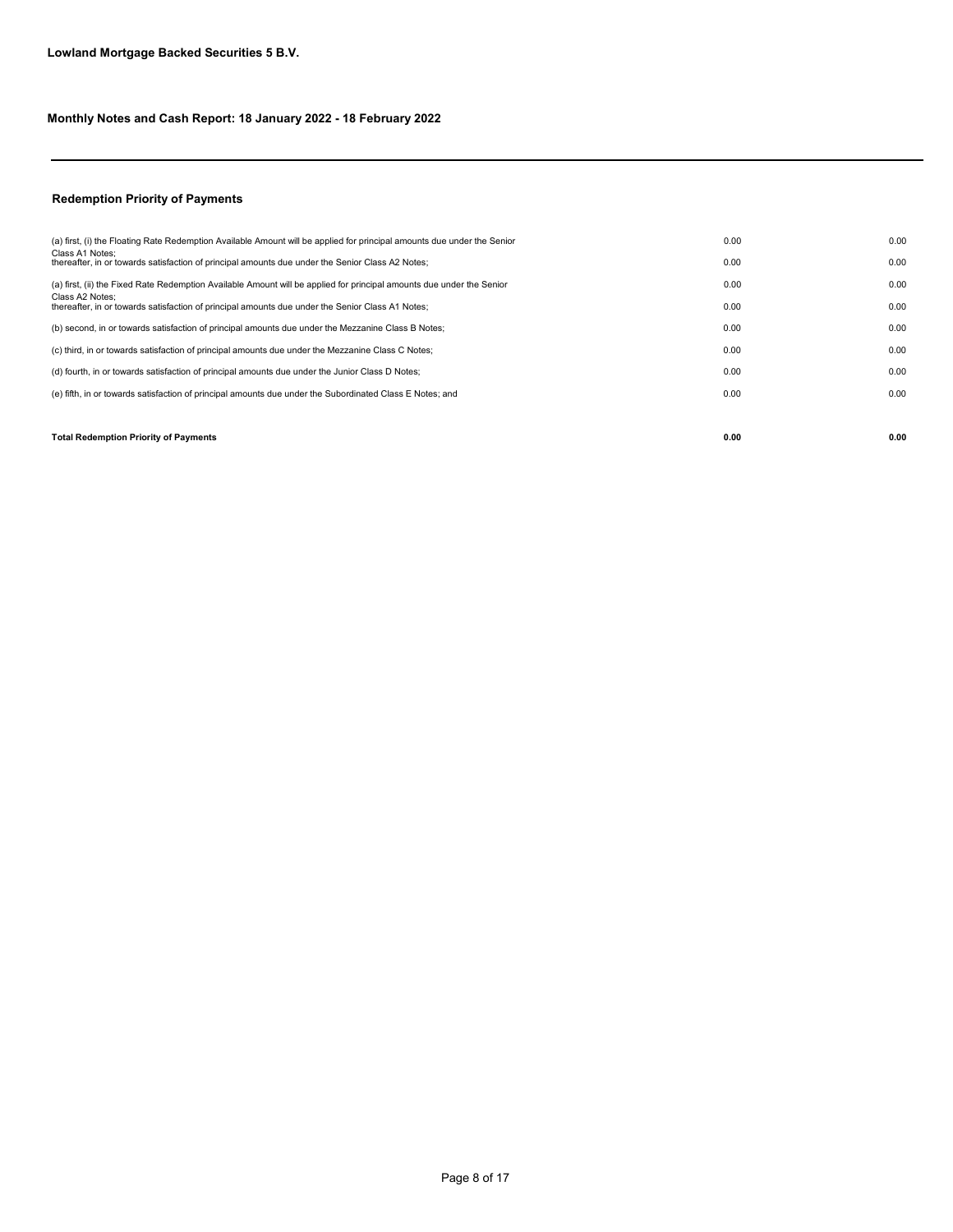#### Issuer Accounts

|                                                                                                                 | <b>Current Period</b> |
|-----------------------------------------------------------------------------------------------------------------|-----------------------|
| <b>Floating Rate GIC Account</b><br>Issuer Transaction Account balance at the beginning of the Reporting Period | 11.952.84             |
| Issuer Transaction Account balance at the end of the Reporting Period                                           | 11.981.55             |
| <b>Construction Deposit Account</b>                                                                             |                       |
| Construction Deposit Account balance at the beginning of the Reporting Period                                   | 8,540,485.14          |
| Additions to the Construction Deposit Account                                                                   | 0.00                  |
| Paid from Construction Deposit Account                                                                          | $-63.598.00$          |
| Construction Deposit Account balance at the end of the Reporting Period                                         | 8.476.887.14          |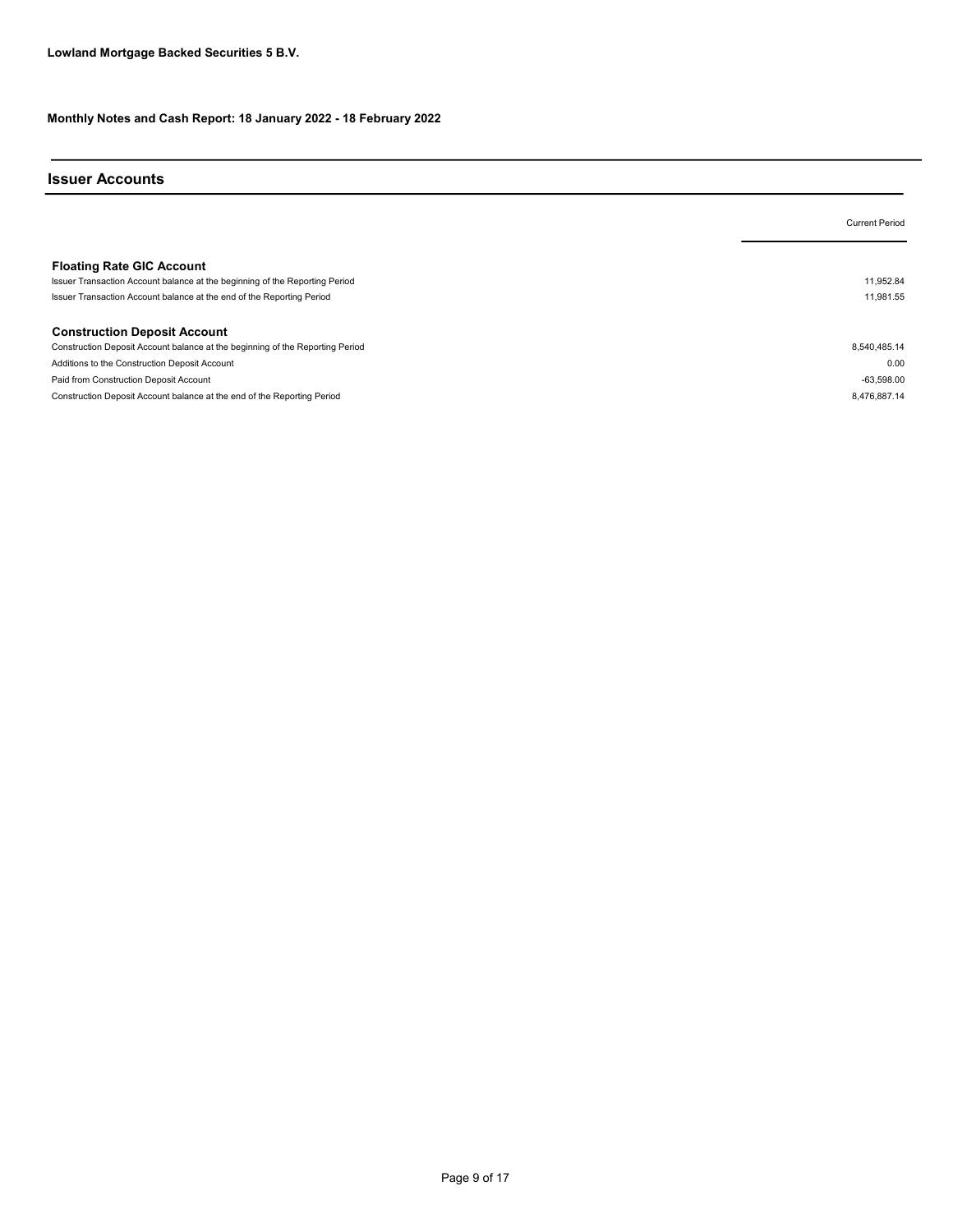### Additional Information

|                                                                                           | <b>Current Period</b> |
|-------------------------------------------------------------------------------------------|-----------------------|
|                                                                                           |                       |
| <b>Cash Advance Facility</b>                                                              |                       |
| Cash Advance Facility Stand-by Drawing Amount Amount deposited in the Collection Account: | 0.00                  |
| Cash Advance Facility Maximum Amount current Reporting Period                             | 69,366,000.00         |
| Cash Advance Facility Maximum Amount next Reporting Period (at the most)                  | 69,366,000.00         |
| Interest due on Cash Advance Facility Drawings                                            | 0.00                  |
| Interest paid on Cash Advance Facility Drawings                                           | 0.00                  |
| Cash Advance Facility Drawn Amount at the beginning of the Reporting Period               | 0.00                  |
| Cash Advance Facility Repayment current Reporting Period                                  | 0.00                  |
| Cash Advance Facility Drawing current Reporting Period                                    | 0.00                  |
| Cash Advance Facility Drawn Amount at the end of the Reporting Period                     | 0.00                  |
|                                                                                           |                       |
| <b>Reserve Fund</b><br>Not applicable                                                     |                       |
|                                                                                           |                       |
| Set-Off Financial Cash Collateral Ledger                                                  |                       |
| The Potential Set-Off Required Amount                                                     | 0.00                  |
| The Posted Set-Off Financial Cash Collateral Value, start period                          | 0.00                  |
| Current drawing from the Set-Off Financial Cash Collateral Ledger                         | 0.00                  |
| The Set-off Delivery Amount                                                               | 0.00                  |
| The Set-off Return Amount                                                                 | 0.00                  |
| Received Interest on Set-Off Financial Cash Collateral Ledger                             | 0.00                  |
| Paid Interest on Set-Off Financial Cash Collateral Ledger                                 | 0.00                  |
| The Posted Set-Off Financial Cash Collateral Value, end period                            | 0.00                  |
| <b>Commingling Financial Cash Collateral Ledger</b>                                       |                       |
| The Potential Commingling Required Amount                                                 | 0.00                  |
| The Posted Commingling Financial Cash Collateral Value, start period                      | 0.00                  |
| Current drawing from the Commingling Financial Cash Collateral Ledger                     | 0.00                  |
| <b>Commingling Delivery Amount</b>                                                        | 0.00                  |
| Commingling Return Amount                                                                 | 0.00                  |
| Received Interest on Commingling Financial Cash Collateral Ledger                         | 0.00                  |
| Paid Interest on Commingling Financial Cash Collateral Ledger                             | 0.00                  |
| The Posted Commingling Financial Cash Collateral Value, end period                        | 0.00                  |
| <b>REPO Available Amount</b>                                                              |                       |
| REPO Available Amount, start period                                                       | 0.00                  |
| Decrease of REPO Available Amount                                                         | 0.00                  |
| Increase of REPO Available Amount                                                         | 0.00                  |
| REPO Available Amount, end period                                                         | 0.00                  |
| Underlying collateral in form of Equivalent Securities                                    |                       |
| Nominal amount of government bonds, start period                                          | 0.00                  |
| Nominal amount of government bonds, end period                                            | 0.00                  |
| <b>Interest Reconciliation Ledger</b>                                                     |                       |
| Balance Interest Reconciliation Ledger, start period                                      | 0.00                  |
| Drawings to the Interest Reconciliation Ledger                                            | 0.00                  |
| Credits to the Interest Reconciliation Ledger                                             | 0.00                  |
| Balance Interest Reconciliation Ledger, end period                                        | 0.00                  |
| <b>Principal Reconciliation Ledger</b>                                                    |                       |
| Balance Principal Reconciliation Ledger, start period                                     | 0.00                  |
| Drawings to the Principal Reconciliation Ledger                                           | 0.00                  |
| Credits to the Principal Reconciliation Ledger                                            | 0.00                  |
| Balance Principal Reconciliation Ledger, end period                                       | 0.00                  |
| Dogo 10 of 17                                                                             |                       |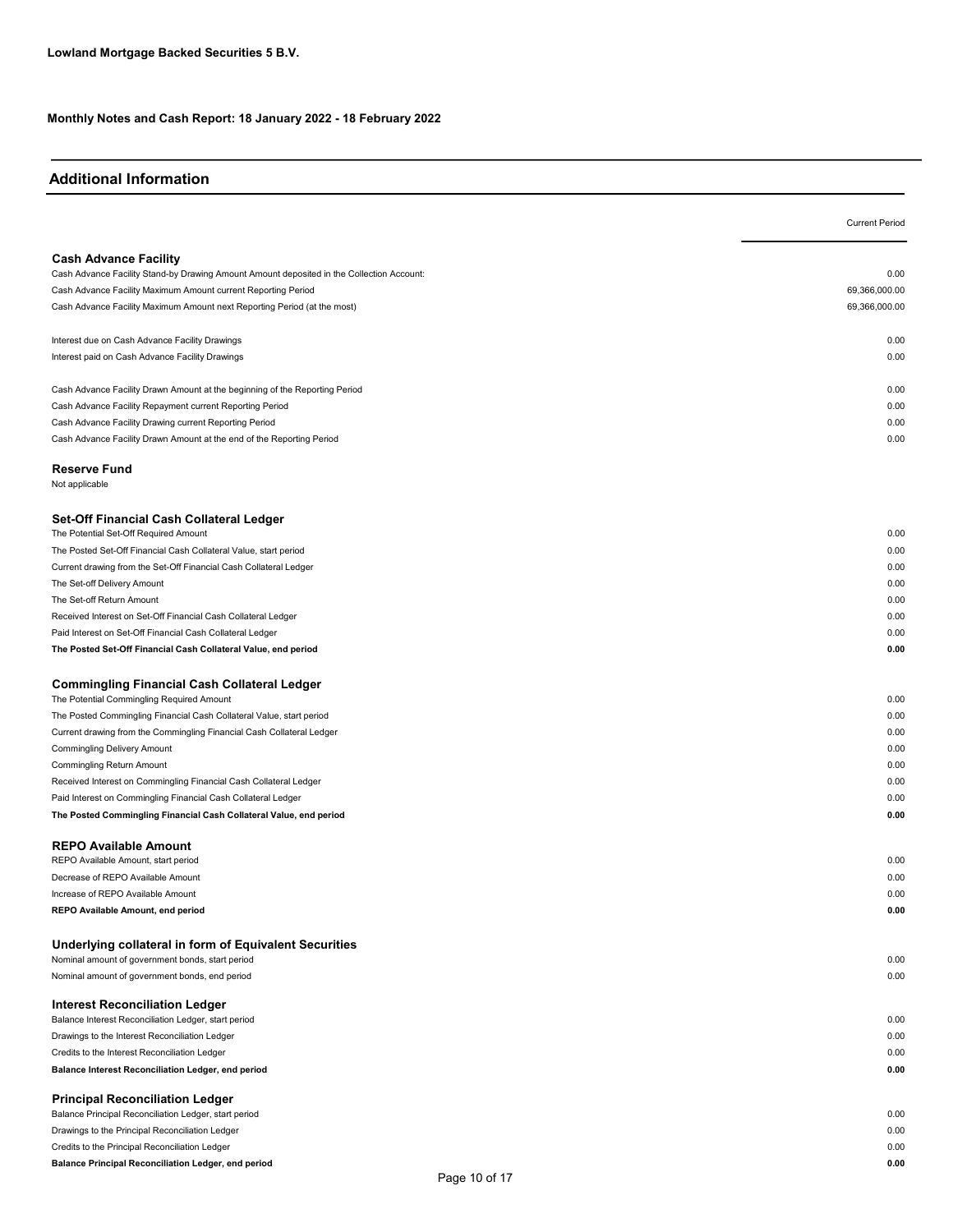#### Excess Spread Margin

Not applicable

#### Swap

Not applicable

#### Set off

Reconciliation Assets Total Balance of Deposits Related to Borrowers in the Mortgage Loan Portfolio: 184,278,065.50 Weighted Average Balance of Deposits Related to Borrowers in the Mortgage Loan Portfolio: 6253.39

The Reserved Amount 692.38 - Difference the contract of the contract of the contract of the contract of the contract of the contract of the contract of the contract of the contract of the contract of the contract of the contract of the contract of t Notes Classes A-E start of the period  $-5.026,600,000.00$ Total Redemptions Notes 0.00 Balance of Savings related to Fixed Rate Mortgages at the end of the period care and only a state of the period of the period of the period of the period of the period of the same and or the period of the period of the per Balance of Savings related to Floating Rate Mortgages at the end of the period -1,071,238.05 Balance of Fixed Rate Mortgages at the end of the period 5,034,662,233.39 Balance of Floating Rate Mortgages at the end of the period in the period in the period in the period in the period in the period in the period in the period in the period in the period in the period in the period in the p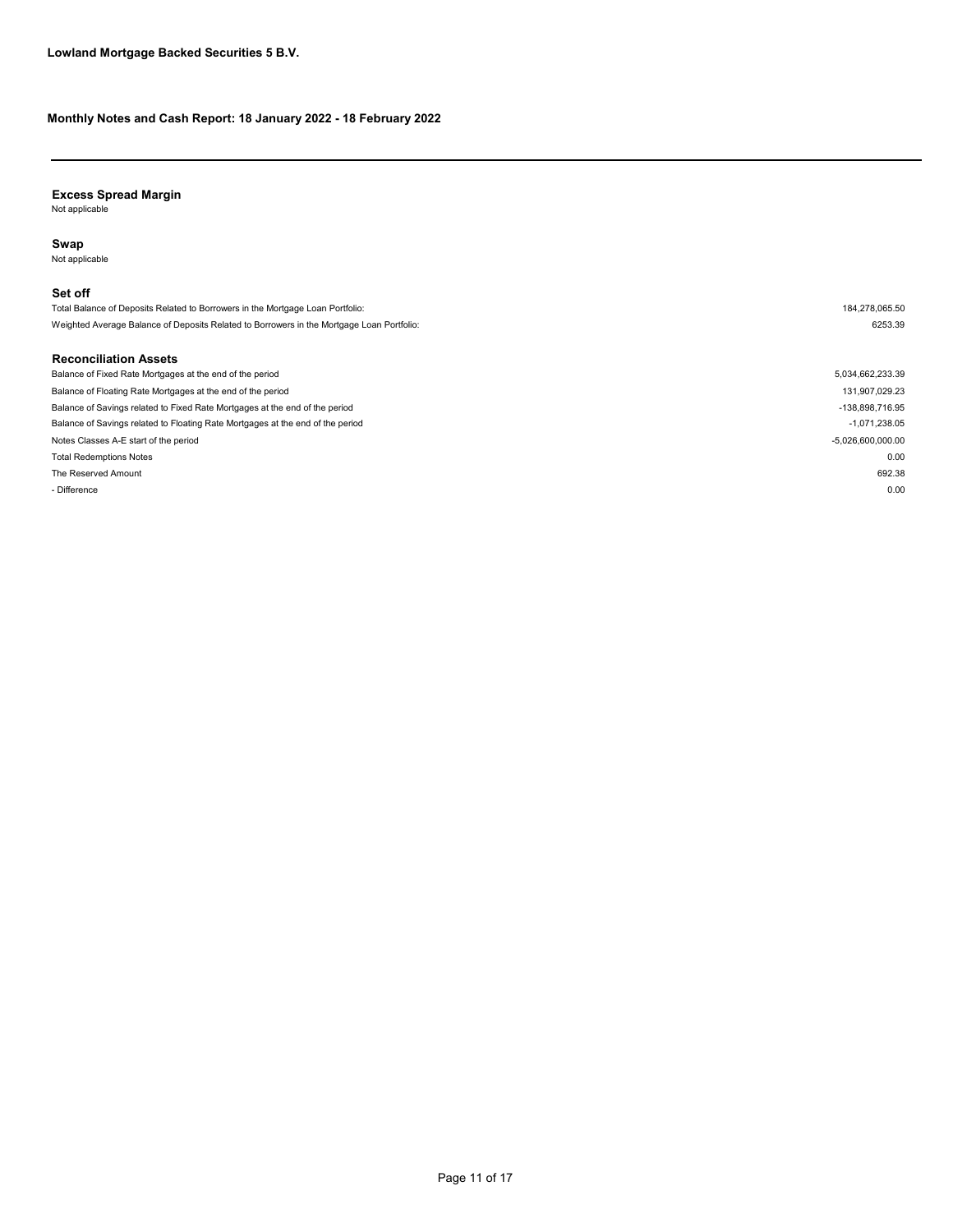#### Triggers and Portfolio Limits

| <b>Triggers</b>                                                                                                                                                                                                                                                                                                                                                                                                                                                                                                                                           | Criteria    | Realised as per Ok/Breach<br>18/02/2022* |    | <b>Consequence if breached</b>                               |
|-----------------------------------------------------------------------------------------------------------------------------------------------------------------------------------------------------------------------------------------------------------------------------------------------------------------------------------------------------------------------------------------------------------------------------------------------------------------------------------------------------------------------------------------------------------|-------------|------------------------------------------|----|--------------------------------------------------------------|
| (a) the Seller will represent and warrant to the Issuer and the Security Trustee the matters set out in (i) Clause 8 of the Mortgage Receivables Purchase<br>Agreement, other than those set out in Clause 8 items (hh) and (ij), with respect to the Further Advance Receivables and/or New Mortgage Receivables sold                                                                                                                                                                                                                                    | TRUE        | True OK                                  |    | Purchase of Further Advances or<br>Substitutions not allowed |
| on such date and (ii) Clause 9 of the Mortgage Receivables Purchase Agreement;<br>(aa) the aggregate Net Outstanding Principal Amount of all Interest-Only Mortgage Receivables divided by the aggregate Net Outstanding Principal Amount<br>of all Mortgage Receivables does not exceed 50 per cent;                                                                                                                                                                                                                                                     | <b>TRUE</b> | 44.82 %                                  | OK | Purchase of Further Advances or<br>Substitutions not allowed |
| (b) no Assignment Notification Event has occurred and is continuing on such Notes Payment Date;                                                                                                                                                                                                                                                                                                                                                                                                                                                           | <b>TRUE</b> | True OK                                  |    | Purchase of Further Advances or<br>Substitutions not allowed |
| (bb) (x) the aggregate Realised Losses in respect of all previous Mortgage Calculation Periods divided by (y) the aggregate Net Outstanding Principal Amount   TRUE<br>of the Mortgage Receivables on the Closing Date, does not exceed 0.4% per cent;                                                                                                                                                                                                                                                                                                    |             | 0.01% OK                                 |    | Purchase of Further Advances or<br>Substitutions not allowed |
| (c) there has been no failure by the Seller to repurchase any Mortgage Receivable which it is required to repurchase pursuant to the Mortgage Receivables<br>Purchase Agreement;                                                                                                                                                                                                                                                                                                                                                                          | <b>TRUE</b> | True                                     | OK | Purchase of Further Advances or<br>Substitutions not allowed |
| (cc) the Further Advance Receivables and the New Mortgage Receivables do not result from Employee Mortgage Loans;                                                                                                                                                                                                                                                                                                                                                                                                                                         | <b>TRUE</b> | True OK                                  |    | Purchase of Further Advances or<br>Substitutions not allowed |
| (d) the Further Advance Purchase Available Amount is sufficient to pay the Initial Purchase Price for the relevant New Mortgage Receivables and/or the<br>relevant Further Advance Receivables;                                                                                                                                                                                                                                                                                                                                                           | <b>TRUE</b> | $-692.38$ OK                             |    | Purchase of Further Advances or<br>Substitutions not allowed |
| (dd) a Further Advance Receivable and a New Mortgage Receivable has either a fixed rate of interest or a floating rate of interest, without any interest<br>optionality's or alternatives, such as the Interest Dampner (Rente Demper), Stable Interest (Stabiel Rente), Ceiling Interest (Plafond Rente), the Ideal Interest<br>(Ideaal Rente), Middle Interest (Middelrente), varirust, average interest rate and other caps and/or floors.                                                                                                             | <b>TRUE</b> | True OK                                  |    | Purchase of Further Advances or<br>Substitutions not allowed |
| (e) (x) the aggregate Net Outstanding Principal Amount of all Defaulted Mortgage Loans divided by (y) the aggregate Net Outstanding Principal Amount of all<br>Mortgage Loans, each as calculated on the immediately preceding Notes Calculation Date, does not exceed 1.50 per cent.;                                                                                                                                                                                                                                                                    | <b>TRUE</b> | 0.11% OK                                 |    | Purchase of Further Advances or<br>Substitutions not allowed |
| (ee) the aggregate Net Outstanding Principal Amount of all Investment Mortgage Loans divided by the aggregate Net Outstanding Principal Amount of all<br>Mortgage Receivables does not exceed 7.5 per cent;                                                                                                                                                                                                                                                                                                                                               | <b>TRUE</b> | 4.11 % OK                                |    | Purchase of Further Advances or<br>Substitutions not allowed |
| (f) the weighted average number of months elapsed since origination of all Mortgage Loans shall not fall below 30 months;                                                                                                                                                                                                                                                                                                                                                                                                                                 | <b>TRUE</b> | 97.87 OK                                 |    | Purchase of Further Advances or<br>Substitutions not allowed |
| (g) the New Mortgage Receivables and/or the Further Advance Receivables have to be fully repaid ultimately by May 2053 pursuant to the relevant Mortgage<br>Conditions:                                                                                                                                                                                                                                                                                                                                                                                   | <b>TRUE</b> | 1/1/2052 OK                              |    | Purchase of Further Advances or<br>Substitutions not allowed |
| (h1) the Receivables Floating Rate Fraction will not be less than 2 per cent. and the Receivables Fixed Rate Fraction will not exceed 98 per cent;                                                                                                                                                                                                                                                                                                                                                                                                        | <b>TRUE</b> | 2.60%/97.40% OK                          |    | Purchase of Further Advances or<br>Substitutions not allowed |
| (h2) the Receivables Floating Rate Fraction will not exceed 10 per cent. and the Receivables Fixed Rate Fraction will not be less than 90 per cent;                                                                                                                                                                                                                                                                                                                                                                                                       | <b>TRUE</b> | 2.60%/97.40% OK                          |    | Purchase of Further Advances or<br>Substitutions not allowed |
| (i) the aggregate Net Outstanding Principal Amount of all Mortgage Receivables with a Net Outstanding Principal Amount equal to or higher than EUR<br>500,000 divided by the aggregate Net Outstanding Principal Amount of all Mortgage Receivables does not exceed 5 per cent;                                                                                                                                                                                                                                                                           | <b>TRUE</b> | 4.28 % OK                                |    | Purchase of Further Advances or<br>Substitutions not allowed |
| (j) the weighted average Original Loan to Original Foreclosure Value Ratio of all Mortgage Receivables does not exceed 103 per cent;                                                                                                                                                                                                                                                                                                                                                                                                                      | <b>TRUE</b> | 94.77% OK                                |    | Purchase of Further Advances or<br>Substitutions not allowed |
| (k) the weighted average Current Loan to Original Market Value Ratio of all Mortgage Receivables does not exceed 90 per cent;                                                                                                                                                                                                                                                                                                                                                                                                                             | <b>TRUE</b> | 74.78% OK                                |    | Purchase of Further Advances or<br>Substitutions not allowed |
| (I) the aggregate Net Outstanding Principal Amount of the Mortgage Receivables with an Original Loan to Original Foreclosure Value Ratio higher than 120<br>per cent. does not exceed 18 per cent. of the aggregate Net Outstanding Principal Amount of all Mortgage Receivables;                                                                                                                                                                                                                                                                         | <b>TRUE</b> | 7.96 % OK                                |    | Purchase of Further Advances or<br>Substitutions not allowed |
| (m) the aggregate Net Outstanding Principal Amount of the Mortgage Receivables with an Original Loan to Original Foreclosure Value Ratio higher than 110<br>per cent. does not exceed 47 per cent. of the aggregate Net Outstanding Principal Amount of all Mortgage Receivables;                                                                                                                                                                                                                                                                         | <b>TRUE</b> | 30.83 % OK                               |    | Purchase of Further Advances or<br>Substitutions not allowed |
| (n) the aggregate Net Outstanding Principal Amount of the Mortgage Receivables with an Original Loan to Original Foreclosure Value Ratio higher than 100<br>per cent. does not exceed 63 per cent. of the aggregate Net Outstanding Principal Amount of all Mortgage Receivables;                                                                                                                                                                                                                                                                         | <b>TRUE</b> | 44.63 % OK                               |    | Purchase of Further Advances or<br>Substitutions not allowed |
| (o) the aggregate Net Outstanding Principal Amount of the Mortgage Receivables with an Original Loan to Original Foreclosure Value Ratio higher than 90<br>per cent. does not exceed 80 per cent. of the aggregate Net Outstanding Principal Amount of all Mortgage Receivables;                                                                                                                                                                                                                                                                          | <b>TRUE</b> | 63.85 % OK                               |    | Purchase of Further Advances or<br>Substitutions not allowed |
| (p) the weighted average Loan to Income Ratio of the Mortgage Receivables does not exceed 4.2;                                                                                                                                                                                                                                                                                                                                                                                                                                                            | <b>TRUE</b> | 3.96 OK                                  |    | Purchase of Further Advances or<br>Substitutions not allowed |
| (q) the aggregate Net Outstanding Principal Amount of the Mortgage Receivables with a Loan to Income Ratio higher than 6 does not exceed 7 per cent. of<br>the aggregate Net Outstanding Principal Amount of all Mortgage Receivables;                                                                                                                                                                                                                                                                                                                    | <b>TRUE</b> | 5.71 % OK                                |    | Purchase of Further Advances or<br>Substitutions not allowed |
| (r) the aggregate Net Outstanding Principal Amount of the Mortgage Receivables with a Loan to Income Ratio higher than 5 does not exceed 18 per cent. of<br>the aggregate Net Outstanding Principal Amount of all Mortgage Receivables;                                                                                                                                                                                                                                                                                                                   | <b>TRUE</b> | 14.25 % OK                               |    | Purchase of Further Advances or<br>Substitutions not allowed |
| (s) the aggregate Net Outstanding Principal Amount of the Mortgage Receivables with a Loan to Income Ratio higher than 4 does not exceed 58 per cent. of<br>the aggregate Net Outstanding Principal Amount of all Mortgage Receivables;                                                                                                                                                                                                                                                                                                                   | <b>TRUE</b> | 44.68 % OK                               |    | Purchase of Further Advances or<br>ubstitutions not allowed  |
| (t) the aggregate Net Outstanding Principal Amount of the Mortgage Receivables from Borrowers which are employed is at least 95 per cent. of the aggregate TRUE<br>Net Outstanding Principal Amount of all Mortgage Receivables;                                                                                                                                                                                                                                                                                                                          |             | 95.98 % OK                               |    | Purchase of Further Advances or<br>Substitutions not allowed |
| (u) the aggregate Net Outstanding Principal Amount of the Mortgage Receivables due by Borrowers which are self-employed does not exceed 2 per cent. of<br>the aggregate Net Outstanding Principal Amount of all Mortgage Receivables;                                                                                                                                                                                                                                                                                                                     | <b>TRUE</b> | 1.63 % OK                                |    | Purchase of Further Advances or<br>Substitutions not allowed |
| (v) there is no balance on the Principal Deficiency Ledger;                                                                                                                                                                                                                                                                                                                                                                                                                                                                                               | <b>TRUE</b> | True OK                                  |    | Purchase of Further Advances or<br>Substitutions not allowed |
| (w) no part of the Available Principal Funds on such Notes Payment Date is used to make good any Interest Shortfall as item (x) of the Available Revenue<br>Funds:                                                                                                                                                                                                                                                                                                                                                                                        | <b>TRUE</b> | True                                     | OK | Purchase of Further Advances or<br>Substitutions not allowed |
| (x) the aggregate Net Outstanding Principal Amount of the New Mortgage Receivables and the Further Advance Receivables purchased on such Notes<br>Payment Date and on the eleven immediately preceding Notes Payment Dates divided by the aggregate Net Outstanding Principal Amount of all Mortgage<br>Receivables on the Closing Date does not exceed 20 per cent. The Issuer and the Seller may agree to a higher percentage, subject to the confirmation of<br>Moody's and Fitch that the ratings will not be adversely affected as a result thereof; | <b>TRUE</b> | 18.13% OK                                |    | Purchase of Further Advances or<br>Substitutions not allowed |
| (y) the aggregate Net Outstanding Principal Amount of all NHG Mortgage Receivables divided by the aggregate Net Outstanding Principal Amount of all<br>Mortgage Receivables is equal to or higher than 36 per cent;                                                                                                                                                                                                                                                                                                                                       | TRUE        | 36.06 % OK                               |    | Purchase of Further Advances or<br>Substitutions not allowed |
| (z) the Aggregate Construction Deposit Amount does not exceed EUR 10,000,000;                                                                                                                                                                                                                                                                                                                                                                                                                                                                             | <b>TRUE</b> | 8,476,887.14 OK                          |    | Purchase of Further Advances or<br>Substitutions not allowed |

\* Portfolio after Repurchases and Replenishment

| <b>Substitution Triggers</b>                                                                                                                                                                                                                 | <b>Criteria</b> | Realised as per Ok/Breach<br>18/02/2022* | Consequence if breached                                      |
|----------------------------------------------------------------------------------------------------------------------------------------------------------------------------------------------------------------------------------------------|-----------------|------------------------------------------|--------------------------------------------------------------|
| (d) the Seller resets the Mortgage Interest Rate in respect of a Floating Rate Mortgage Receivable and as a result thereof the weighted average margin would TRUE<br>fall or falls below 0.5 per cent. above Euribor for one month deposits; |                 | 1.79 % OK                                | Purchase of Further Advances or<br>Substitutions not allowed |
| (e) the Seller agrees to set the Mortgage Interest Rate in respect of a Fixed Rate Mortgage Receivable and as a result thereof the weighted average interest<br>rate would fall or falls below 1.0 per cent.;                                | <b>ITRUE</b>    | 2.28 % OK                                | Repurchase                                                   |
| * Portfolio after Repurchases and Replenishment                                                                                                                                                                                              |                 |                                          |                                                              |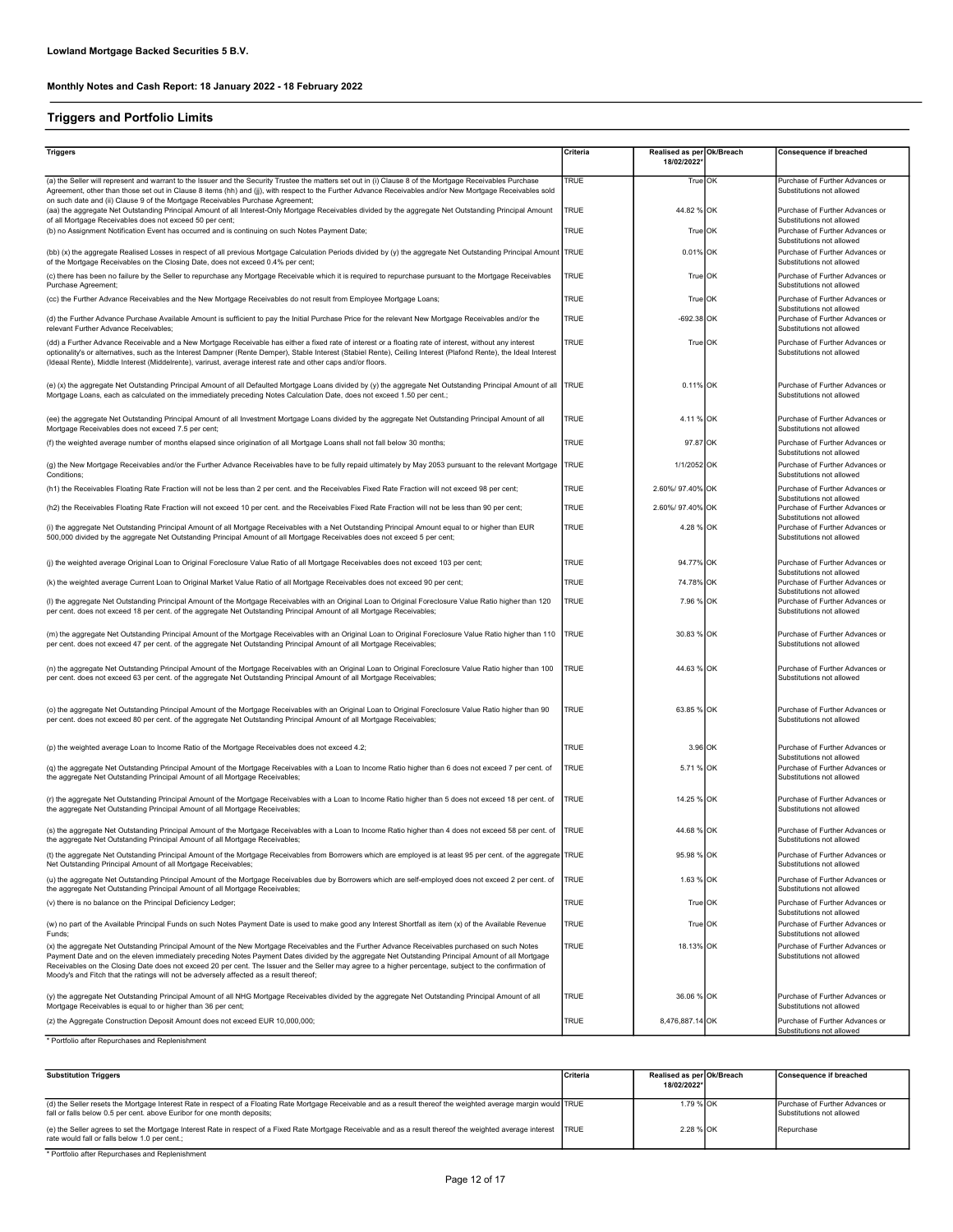### Counterparty Credit Ratings & Triggers

| <b>Counterparty Credit Ratings</b>               |                  |                      |                          |                   |                          |                   |                          |                   |                          |                       |                                                                                                                                                                                                                                                                                              |
|--------------------------------------------------|------------------|----------------------|--------------------------|-------------------|--------------------------|-------------------|--------------------------|-------------------|--------------------------|-----------------------|----------------------------------------------------------------------------------------------------------------------------------------------------------------------------------------------------------------------------------------------------------------------------------------------|
|                                                  |                  |                      |                          | S&P (ST/LT)       |                          | Moody's (ST/LT)   |                          | Fitch (ST/LT)     |                          | <b>DBRS (ST/LT)</b>   |                                                                                                                                                                                                                                                                                              |
| Role                                             | Party            | Rank                 | Rating<br><b>Trigger</b> | Current<br>Rating | Rating<br><b>Trigger</b> | Current<br>Rating | Rating<br><b>Trigger</b> | Current<br>Rating | Rating<br><b>Trigger</b> | <b>Current Rating</b> | <b>Consequence if breached</b>                                                                                                                                                                                                                                                               |
| Cash Advance Facility Provider de Volksbank N.V. |                  | $\overline{1}$       |                          |                   | $P-1/$                   | $P-1/$            | F1/A                     | F1/A              |                          |                       | (i) replace itself with an alternative bank (ii) obtain a third party, having at least the<br>Requisite Rating, to quarantee the obligations of the Floating Rate GIC Provider (iii) take<br>any other action to maintain the then<br>current ratings assigned to the Mortgage-Backed Notes. |
| <b>Commingling Guarantor</b>                     | de Volksbank N V | $\blacktriangleleft$ |                          |                   | / Baa1                   | / A2              | F2/BBB                   | F1/A              |                          |                       | (i) replace itself with an alternative bank (ii) obtain a third party, having at least the<br>Requisite Rating, to guarantee the obligations of the Floating Rate GIC Provider (iii) take<br>any other action to maintain the then<br>current ratings assigned to the Mortgage-Backed Notes. |
| Construction Deposit Guarantor ING Bank N.V.     |                  | $\overline{1}$       |                          |                   | $P-1/$                   | $P-1/$            | F1/A                     | $F1 + A$          |                          |                       | (i) replace itself with an alternative bank (ii) obtain a third party, having at least the<br>Requisite Rating, to guarantee the obligations of the Floating Rate GIC Provider (iii) take<br>any other action to maintain the then<br>current ratings assigned to the Mortgage-Backed Notes. |
| Custodian                                        | ING Bank N.V.    | $\overline{1}$       |                          |                   | P-2 / Baa2               | P-1 / Aa3         | F <sub>2</sub> /BBB      | $F1 + A$          |                          |                       | (i) replace itself with an alternative bank (ii) obtain a third party, having at least the<br>Requisite Rating, to guarantee the obligations of the Floating Rate GIC Provider (iii) take<br>any other action to maintain the then<br>current ratings assigned to the Mortgage-Backed Notes. |
| <b>Issuer Account Bank</b>                       | ING Bank N V     | $\blacktriangleleft$ |                          |                   | $P-1/$                   | $P-1/$            | F1/A                     | $F1 + A$          |                          |                       | (i) replace itself with an alternative bank (ii) obtain a third party, having at least the<br>Requisite Rating, to guarantee the obligations of the Floating Rate GIC Provider (iii) take<br>any other action to maintain the then<br>current ratings assigned to the Mortgage-Backed Notes. |

٦

#### Page 13 of 17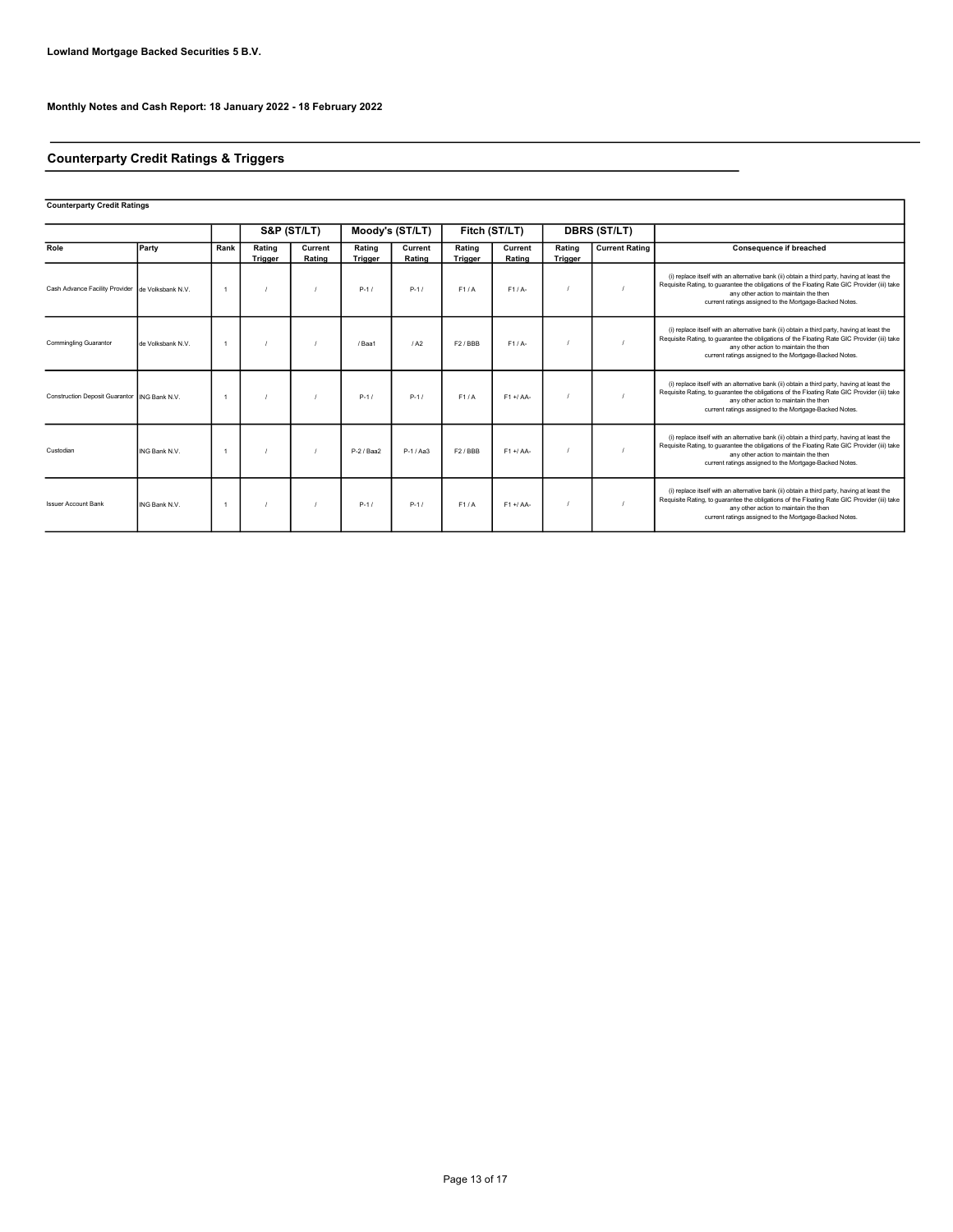| Glossary                                           |                                                                                                                                                                                                                                                                                                                                        |  |  |  |
|----------------------------------------------------|----------------------------------------------------------------------------------------------------------------------------------------------------------------------------------------------------------------------------------------------------------------------------------------------------------------------------------------|--|--|--|
| Term                                               | <b>Definition / Calculation</b>                                                                                                                                                                                                                                                                                                        |  |  |  |
| Arrears                                            | means an amount that is overdue exceeding EUR 11;                                                                                                                                                                                                                                                                                      |  |  |  |
| Article 405 of the CRR                             | means Article 405 of Regulation (EU) No 575/2013 of the European Parliament and of the Council of 26<br>June 2013 on prudential requirements for credit institutions and investment firms and amending<br>Regulation (EU) No 648/2012;                                                                                                 |  |  |  |
| Article 51 of the AIFMR                            | means Article 51 of the Commission Delegated Regulation No 231/2013 of 19 December 2012<br>supplementing Directive 2011/61/EU of the European Parliament and of the Council with regard to<br>exemptions, general operating conditions, depositaries, leverage, transparency and supervision;                                          |  |  |  |
| Back-Up Servicer                                   | $N/A$ ;                                                                                                                                                                                                                                                                                                                                |  |  |  |
| Cash Advance Facility                              | means the cash advance facility as referred to in Clause 3.1 of the Cash Advance Facility Agreement;                                                                                                                                                                                                                                   |  |  |  |
| Cash Advance Facility Maximum Available Amount     | means an amount equal to the greater of (i) 1.6 per cent. of the Principal Amount Outstanding of the<br>Class A Notes on such date and (ii) 0.6 per cent of the Principal Amount Outstanding of the Class A<br>Notes as at the Closing Date.                                                                                           |  |  |  |
| Cash Advance Facility Provider                     | means de Volksbank N.V.;                                                                                                                                                                                                                                                                                                               |  |  |  |
| Cash Advance Facility Stand-by Drawing Account     | means the Issuer Collection Account on which any Cash Advance Facility Stand-by Drawing will be                                                                                                                                                                                                                                        |  |  |  |
| Constant Default Rate (CDR)                        | deposited;<br>represents the percentage of outstanding principal balances in the pool that are in default in relation to                                                                                                                                                                                                               |  |  |  |
| Constant Prepayment Rate (CPR)                     | the principal balance of the mortgage pool;<br>means prepayment as ratio of the principal mortgage balance outstanding at the beginning of the                                                                                                                                                                                         |  |  |  |
| <b>Construction Deposit</b>                        | relevant period;<br>means in relation to a Mortgage Loan, that part of the Mortgage Loan which the relevant Borrower<br>requested to be disbursed into a blocked account held in his name with the relevant Seller, the proceeds<br>of which may be applied towards construction of, or improvements to, the relevant Mortgaged Asset; |  |  |  |
| <b>Construction Deposit Guarantee</b>              | $N/A$ ;                                                                                                                                                                                                                                                                                                                                |  |  |  |
| Coupon                                             | means the interest coupons appertaining to the Notes;                                                                                                                                                                                                                                                                                  |  |  |  |
| <b>Credit Enhancement</b>                          | the combined structural features that improve the credit worthiness of the respective notes.                                                                                                                                                                                                                                           |  |  |  |
| <b>Credit Rating</b>                               | an assessment of the credit worthiness of the notes assigned by the Credit Rating Agencies;                                                                                                                                                                                                                                            |  |  |  |
| Curr. Loan to Original Foreclosure Value (CLTOFV)  | means the ratio calculated by dividing the current outstanding loan amount by the Orignal Foreclosure                                                                                                                                                                                                                                  |  |  |  |
| Current Loan to Indexed Foreclosure Value (CLTIFV) | Value;<br>means the ratio calculated by dividing the current outstanding loan amount by the Indexed Foreclosure                                                                                                                                                                                                                        |  |  |  |
| Current Loan to Indexed Market Value (CLTIMV)      | Value;<br>means the ratio calculated by dividing the current outstanding loan amount by the Indexed Market Value;                                                                                                                                                                                                                      |  |  |  |
| Current Loan to Original Market Value (CLTOMV)     | means the ratio calculated by dividing the current outstanding loan amount by the Original Market Value;                                                                                                                                                                                                                               |  |  |  |
| Custodian                                          | means ING Bank N.V.                                                                                                                                                                                                                                                                                                                    |  |  |  |
| Cut-Off Date                                       | means (i) with respect to the Mortgage Receivables purchased on the Closing Date, 30 April 2018 and<br>ii) with respect to Further Advance Receivables purchased on a Notes Payment Date, the first day of<br>the month of the relevant Notes Payment Date;                                                                            |  |  |  |
| Day Count Convention                               | means Actual/360 for the class A1 notes and 30/360 for the class A2 notes;                                                                                                                                                                                                                                                             |  |  |  |
| Debt Service to Income                             | means the ratio calculated by dividing the amount a borrower is required to pay (in interest and principal<br>repayments) on an annual basis by the borrower(s) disposable income;                                                                                                                                                     |  |  |  |
| Deferred Purchase Price                            | means part of the purchase price for the Mortgage Receivables equal to the sum of all Deferred<br>Purchase Price Instalments;                                                                                                                                                                                                          |  |  |  |
| Deferred Purchase Price Installment                | means, after application of the relevant available amounts in accordance with the relevant Priority of<br>Payments, any amount remaining after all items ranking higher than the item relating to the Deferred<br>Purchase Price have been satisfied;                                                                                  |  |  |  |
| Delinquency                                        | refer to Arrears;                                                                                                                                                                                                                                                                                                                      |  |  |  |
| Economic Region (NUTS)                             | The Nomenclature of Territorial Units for Statistics (NUTS) was drawn up by Eurostat more than 30 years<br>ago in order to provide a single uniform breakdown of territorial units for the production of regional<br>statistics for the European Union. The NUTS classification has been used in EU legislation since 1988;            |  |  |  |
| <b>Equivalent Securities</b>                       | securities equivalent to Purchased Securities under that Transaction. If and to the extent that such<br>Purchased Securities have been redeemed, the expression shall mean a sum of money equivalent to<br>the proceeds of the redemption (other than Distributions);                                                                  |  |  |  |
| <b>Excess Spread</b>                               | N/A;                                                                                                                                                                                                                                                                                                                                   |  |  |  |
| <b>Excess Spread Margin</b>                        | N/A;                                                                                                                                                                                                                                                                                                                                   |  |  |  |
| <b>Final Maturity Date</b>                         | means the Notes Payment Date falling in May 2055;                                                                                                                                                                                                                                                                                      |  |  |  |
| First Optional Redemption Date                     | means the Notes Payment Date falling in May 2023;                                                                                                                                                                                                                                                                                      |  |  |  |

Page 14 of 17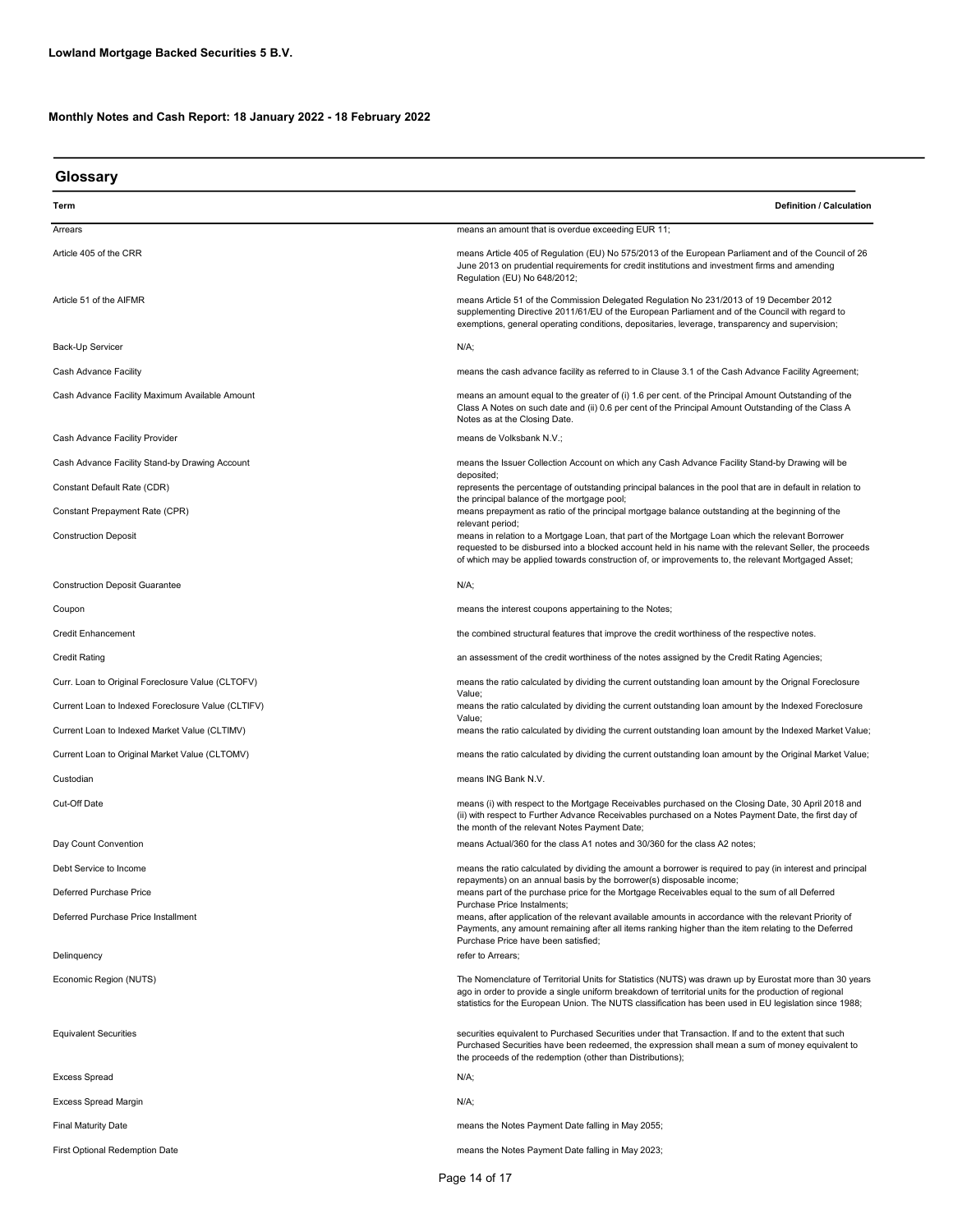| Foreclosed Mortgage Loan                          | means all mortgage rights and ancillary rights have been exercised;                                                                                                                                                                                                                                                                                                                                                                                                                                                         |  |  |  |
|---------------------------------------------------|-----------------------------------------------------------------------------------------------------------------------------------------------------------------------------------------------------------------------------------------------------------------------------------------------------------------------------------------------------------------------------------------------------------------------------------------------------------------------------------------------------------------------------|--|--|--|
| Foreclosed NHG Loan                               | means all mortgage rights and ancillary rights have been exercised on mortgage loan that has the                                                                                                                                                                                                                                                                                                                                                                                                                            |  |  |  |
| Foreclosed Non NHG Loan                           | benefit of an NHG Guarantee;<br>means all mortgage rights and ancillary rights have been exercised on mortgage loan that does not have                                                                                                                                                                                                                                                                                                                                                                                      |  |  |  |
| Foreclosure                                       | the benefit of an NHG Guarantee;<br>means forced (partial) repayment of the mortgage loan;                                                                                                                                                                                                                                                                                                                                                                                                                                  |  |  |  |
| Foreclosure Value                                 | means the estimated value of the mortgaged property if the mortgaged property would be sold in a                                                                                                                                                                                                                                                                                                                                                                                                                            |  |  |  |
| Further Advances / Modified Loans                 | public auction;<br>"Further Advance" means a loan or a further advance to be made to a Borrower under a Mortgage Loan,                                                                                                                                                                                                                                                                                                                                                                                                      |  |  |  |
| Indexed Foreclosure Value                         | which is secured by the same Mortgage;<br>means the estimated value of the mortgaged property if the mortgaged property would be sold in a                                                                                                                                                                                                                                                                                                                                                                                  |  |  |  |
| Indexed Market Value                              | public auction multiplied with the indexation rate per the valuation date;<br>means the value of the collateral multiplied with the indexation rate per the valuation date, multiplied with                                                                                                                                                                                                                                                                                                                                 |  |  |  |
| Interest Rate Fixed Period                        | the market value factor;<br>relates to the period for which mortgage loan interest has been fixed;                                                                                                                                                                                                                                                                                                                                                                                                                          |  |  |  |
| <b>Issuer Account Bank</b>                        | means Rabobank.                                                                                                                                                                                                                                                                                                                                                                                                                                                                                                             |  |  |  |
| <b>Issuer Transaction Account</b>                 | means the Issuer Collection Account.                                                                                                                                                                                                                                                                                                                                                                                                                                                                                        |  |  |  |
| Loan to Income (LTI)                              | means the ratio calculated by dividing the original loan amount by the income of the borrower at the                                                                                                                                                                                                                                                                                                                                                                                                                        |  |  |  |
| Loanpart Payment Frequency                        | moment of origination of the Mortgage Loan;<br>monthly;                                                                                                                                                                                                                                                                                                                                                                                                                                                                     |  |  |  |
| Loanpart(s)                                       | means one or more of the loan parts (leningdelen) of which a Mortgage Loan consists;                                                                                                                                                                                                                                                                                                                                                                                                                                        |  |  |  |
| Loss                                              | refer to Realised Loss;                                                                                                                                                                                                                                                                                                                                                                                                                                                                                                     |  |  |  |
| <b>Loss Severity</b>                              | means loss as a percentage of the principal outstanding at foreclosure;                                                                                                                                                                                                                                                                                                                                                                                                                                                     |  |  |  |
| <b>Market Value</b>                               | means estimated value of the mortgaged property if the mortgaged property would be privately sold                                                                                                                                                                                                                                                                                                                                                                                                                           |  |  |  |
| Mortgage Loan                                     | voluntarily;<br>means the mortgage loans granted by the relevant Seller to the relevant borrowers which may consist of<br>one or more Loan Parts as set forth in the List of Mortgage Loans and, after any purchase and<br>assignment of any New Mortgage Receivables or Further Advance Receivables has taken place in<br>accordance with the Mortgage Receivables Purchase Agreement, the relevant New Mortgage Loans<br>and/or Further Advances, to the extent not retransferred or otherwise disposed of by the Issuer; |  |  |  |
| Mortgage Loan Portfolio                           | means the portfolio of Mortgage Loans;                                                                                                                                                                                                                                                                                                                                                                                                                                                                                      |  |  |  |
| Mortgage Receivable(s)                            | means any and all rights of the relevant Seller (and after assignment of such rights to the Issuer, of the<br>Issuer) against the Borrower under or in connection with a Mortgage Loan, including any and all claims<br>of the relevant Seller (or the Issuer after assignment) on the Borrower as a result of the Mortgage Loan<br>being terminated, dissolved or declared null and void;                                                                                                                                  |  |  |  |
| <b>NHG Guarantee</b>                              | means a guarantee (borgtocht) under the NHG Conditions granted by Stichting WEW;                                                                                                                                                                                                                                                                                                                                                                                                                                            |  |  |  |
| NHG Loan                                          | means a Mortgage Loan that has the benefit of an NHG Guarantee;                                                                                                                                                                                                                                                                                                                                                                                                                                                             |  |  |  |
| Non NHG Loan                                      | means a Mortgage Loan that does not have the benefit of an NHG Guarantee;                                                                                                                                                                                                                                                                                                                                                                                                                                                   |  |  |  |
| <b>Notification Events</b>                        | means any of the Assignment Notification Events and the Pledge Notification Events;                                                                                                                                                                                                                                                                                                                                                                                                                                         |  |  |  |
| Notification Trigger                              | A notification trigger is an event that when it occurs or a threshold that when it is breached, is considered                                                                                                                                                                                                                                                                                                                                                                                                               |  |  |  |
| Occupancy                                         | to be an Assignment Notification Event;<br>means the way the mortgaged property is used (eg. owner occupied);                                                                                                                                                                                                                                                                                                                                                                                                               |  |  |  |
| Orig. Loan to Original Foreclosure Value (OLTOFV) | means the ratio calculated by dividing the original principal amount of a Mortgage Receivable at the                                                                                                                                                                                                                                                                                                                                                                                                                        |  |  |  |
| Orig. Loan to Original Market Value (OLTOMV)      | moment of origination by the Original Foreclosure Value;<br>means the ratio calculated by dividing the original loan amount by the Original Market Value;                                                                                                                                                                                                                                                                                                                                                                   |  |  |  |
| Original Foreclosure Value                        | means the Foreclosure Value as assessed by the relevant Originator at the time of granting the                                                                                                                                                                                                                                                                                                                                                                                                                              |  |  |  |
| Original Market Value                             | Mortgage Loan;<br>means the value of the mortgaged property if the mortgaged property would be privately sold voluntarily,                                                                                                                                                                                                                                                                                                                                                                                                  |  |  |  |
| Originator                                        | estimated during the assessment of the application;<br>means each of de Volkbank N.V.                                                                                                                                                                                                                                                                                                                                                                                                                                       |  |  |  |
| <b>Outstanding Principal Amount</b>               | means, at any moment in time, (i) the outstanding principal amount of a Mortgage Receivable at such<br>time and (ii), after a Realised Loss of type (a) and (b) of the definition in respect of such Mortgage<br>Receivable has been debited to the Principal Deficiency Ledger, zero;                                                                                                                                                                                                                                      |  |  |  |
| Payment Ratio                                     | The actual principal and interest payments received as ratio of the scheduled principal and interest                                                                                                                                                                                                                                                                                                                                                                                                                        |  |  |  |
| Penalties                                         | payments during the relevant period;<br>means amounts to be paid by the borrower with regard to amounts in arrears and or (partial) prepayment<br>of the mortgage loan according to the relevant mortgage contract and applicable general conditions;                                                                                                                                                                                                                                                                       |  |  |  |
| Performing Loans                                  | means Mortgage Loans that are not in Arrears or Delinquent;                                                                                                                                                                                                                                                                                                                                                                                                                                                                 |  |  |  |
| Post-Foreclosure Proceeds                         | means all amounts with regard to the relevant mortgage loan received after foreclosure of that mortgage                                                                                                                                                                                                                                                                                                                                                                                                                     |  |  |  |
| Prepayments                                       | loan;<br>means non scheduled principal paid by the borrower prior to the expected maturity date;<br>Page 15 of 17                                                                                                                                                                                                                                                                                                                                                                                                           |  |  |  |
|                                                   |                                                                                                                                                                                                                                                                                                                                                                                                                                                                                                                             |  |  |  |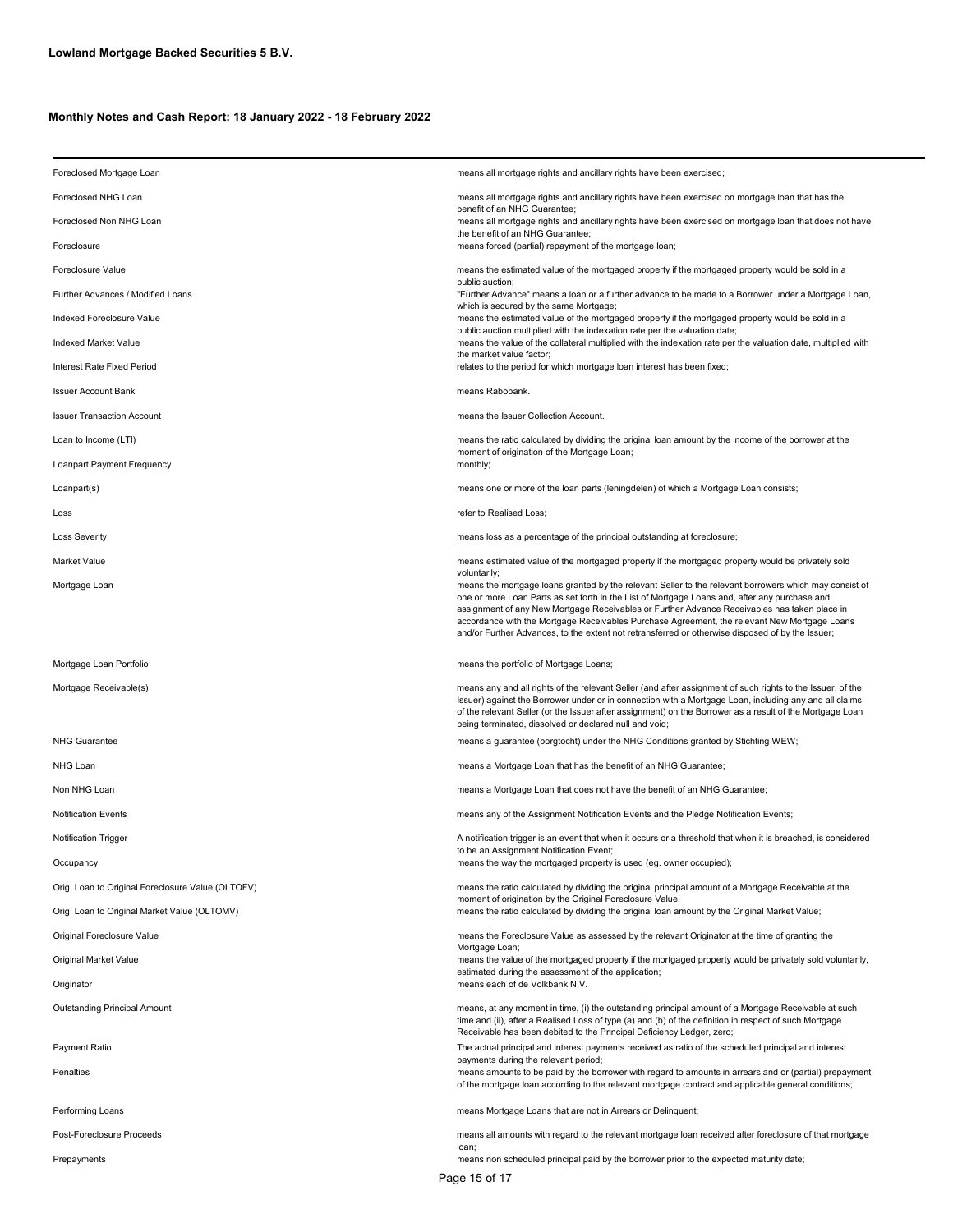| Principal Deficiency Ledger       | means the principal deficiency ledger relating to the relevant Classes of Notes and comprising sub-                                                                                                                                                                                                                                                                                                                                                                                                                                                                                                                                                                                                                                                                                                                                                                                                                                                                                                                                                                                                                                                                                                                                                                                                                                                                                                                                                                                                                                                                                                                                                                                                                                                                                                                                                                                                                                                                                                                                                                                                                                                                                                                                                                                                                                                                                                                                                                       |  |  |
|-----------------------------------|---------------------------------------------------------------------------------------------------------------------------------------------------------------------------------------------------------------------------------------------------------------------------------------------------------------------------------------------------------------------------------------------------------------------------------------------------------------------------------------------------------------------------------------------------------------------------------------------------------------------------------------------------------------------------------------------------------------------------------------------------------------------------------------------------------------------------------------------------------------------------------------------------------------------------------------------------------------------------------------------------------------------------------------------------------------------------------------------------------------------------------------------------------------------------------------------------------------------------------------------------------------------------------------------------------------------------------------------------------------------------------------------------------------------------------------------------------------------------------------------------------------------------------------------------------------------------------------------------------------------------------------------------------------------------------------------------------------------------------------------------------------------------------------------------------------------------------------------------------------------------------------------------------------------------------------------------------------------------------------------------------------------------------------------------------------------------------------------------------------------------------------------------------------------------------------------------------------------------------------------------------------------------------------------------------------------------------------------------------------------------------------------------------------------------------------------------------------------------|--|--|
| Principal Payment Date            | ledgers for each such Class of Notes;<br>means the current monthly payment date on which principal is paid out on the relevant notes;                                                                                                                                                                                                                                                                                                                                                                                                                                                                                                                                                                                                                                                                                                                                                                                                                                                                                                                                                                                                                                                                                                                                                                                                                                                                                                                                                                                                                                                                                                                                                                                                                                                                                                                                                                                                                                                                                                                                                                                                                                                                                                                                                                                                                                                                                                                                     |  |  |
| Principal Payment Rate (PPR)      | means scheduled repayment as ratio of scheduled repayments to the principal mortgage balance<br>outstanding at the beginning of the relevant period;                                                                                                                                                                                                                                                                                                                                                                                                                                                                                                                                                                                                                                                                                                                                                                                                                                                                                                                                                                                                                                                                                                                                                                                                                                                                                                                                                                                                                                                                                                                                                                                                                                                                                                                                                                                                                                                                                                                                                                                                                                                                                                                                                                                                                                                                                                                      |  |  |
| Prospectus                        | means the prospectus dated 18 May 2018 relating to the issue of the Notes;                                                                                                                                                                                                                                                                                                                                                                                                                                                                                                                                                                                                                                                                                                                                                                                                                                                                                                                                                                                                                                                                                                                                                                                                                                                                                                                                                                                                                                                                                                                                                                                                                                                                                                                                                                                                                                                                                                                                                                                                                                                                                                                                                                                                                                                                                                                                                                                                |  |  |
| <b>Realised Losses</b>            | "means, on any relevant Notes Calculation Date, the sum of<br>(a) with respect to the Mortgage Receivables in respect of which the relevant Seller, the relevant<br>Servicer on behalf of the Issuer, the Issuer or the Security Trustee has completed the foreclosure, such<br>that there is no more collateral securing the Mortgage Receivable, in the immediately preceding Notes<br>Calculation Period, the amount by which (i) the aggregate Outstanding Principal Amount of all Mortgage<br>Receivables less, with respect to the Savings Mortgage Receivables and Bank Savings Mortgage<br>Receivables, the Participations, exceeds (ii) the amount of the Net Foreclosure Proceeds applied to<br>reduce the Outstanding Principal Amount of the Mortgage Receivables less, with respect to Savings<br>Mortgage Receivables and Bank Savings Mortgage Receivables, the Participations; and<br>(b) with respect to the Mortgage Receivables sold by the Issuer in the immediately preceding Notes<br>Calculation Period, the amount by which (i) the aggregate Outstanding Principal Amount of such<br>Mortgage Receivables, less, with respect to Savings Mortgage Receivables and Bank Savings Mortgage<br>Receivables, the Participations, exceeds (ii) the purchase price of the Mortgage Receivables sold to the<br>extent relating to principal, less, with respect to the Savings Mortgage Receivables and Bank Savings<br>Mortgage Receivables, the Participations; and<br>(c) with respect to the Mortgage Receivables in respect of which the Borrower has (x) successfully<br>asserted set-off or defence to payments or (y) repaid or prepaid any amount in the immediately<br>preceding Notes Calculation Period, the amount by which (i) the aggregate Outstanding Principal<br>Amount of such Mortgage Receivables less, with respect to Savings Mortgage Receivables and Bank<br>Savings Mortgage Receivables, the Participations, prior to such set-off or defence or repayment or<br>prepayment exceeds (ii) the aggregate Outstanding Principal Amount of such Mortgage Receivables,<br>less, with respect to Savings Mortgage Receivables and Bank Savings Mortgage Receivables, the<br>Participations after such set-off or defence or repayment or prepayment having been made, unless, and<br>to the extent, such amount is received from the relevant Seller or otherwise in accordance with any item<br>of the Available Principal Funds; |  |  |
| Recoveries                        | refer to Post-Foreclosure-Proceeds;                                                                                                                                                                                                                                                                                                                                                                                                                                                                                                                                                                                                                                                                                                                                                                                                                                                                                                                                                                                                                                                                                                                                                                                                                                                                                                                                                                                                                                                                                                                                                                                                                                                                                                                                                                                                                                                                                                                                                                                                                                                                                                                                                                                                                                                                                                                                                                                                                                       |  |  |
| Redemption Priority of Payments   | means the priority of payments set out as such Clause 5.4 of the Trust Deed;                                                                                                                                                                                                                                                                                                                                                                                                                                                                                                                                                                                                                                                                                                                                                                                                                                                                                                                                                                                                                                                                                                                                                                                                                                                                                                                                                                                                                                                                                                                                                                                                                                                                                                                                                                                                                                                                                                                                                                                                                                                                                                                                                                                                                                                                                                                                                                                              |  |  |
| Remaining Tenor                   | the length of time until the final maturity date of the mortgage loan expressed in years;                                                                                                                                                                                                                                                                                                                                                                                                                                                                                                                                                                                                                                                                                                                                                                                                                                                                                                                                                                                                                                                                                                                                                                                                                                                                                                                                                                                                                                                                                                                                                                                                                                                                                                                                                                                                                                                                                                                                                                                                                                                                                                                                                                                                                                                                                                                                                                                 |  |  |
| Replacements                      | N/A;                                                                                                                                                                                                                                                                                                                                                                                                                                                                                                                                                                                                                                                                                                                                                                                                                                                                                                                                                                                                                                                                                                                                                                                                                                                                                                                                                                                                                                                                                                                                                                                                                                                                                                                                                                                                                                                                                                                                                                                                                                                                                                                                                                                                                                                                                                                                                                                                                                                                      |  |  |
| Replenishments                    | means any Portfolio Mortgage Loan which is sold and assigned by the Seller to the<br>Issuer pursuant to clause 6 and 11 of the Mortgage Receivables Purchase Agreement;                                                                                                                                                                                                                                                                                                                                                                                                                                                                                                                                                                                                                                                                                                                                                                                                                                                                                                                                                                                                                                                                                                                                                                                                                                                                                                                                                                                                                                                                                                                                                                                                                                                                                                                                                                                                                                                                                                                                                                                                                                                                                                                                                                                                                                                                                                   |  |  |
| Repossesions                      | refer to foreclosure;                                                                                                                                                                                                                                                                                                                                                                                                                                                                                                                                                                                                                                                                                                                                                                                                                                                                                                                                                                                                                                                                                                                                                                                                                                                                                                                                                                                                                                                                                                                                                                                                                                                                                                                                                                                                                                                                                                                                                                                                                                                                                                                                                                                                                                                                                                                                                                                                                                                     |  |  |
| Reserve Account                   | N/A;                                                                                                                                                                                                                                                                                                                                                                                                                                                                                                                                                                                                                                                                                                                                                                                                                                                                                                                                                                                                                                                                                                                                                                                                                                                                                                                                                                                                                                                                                                                                                                                                                                                                                                                                                                                                                                                                                                                                                                                                                                                                                                                                                                                                                                                                                                                                                                                                                                                                      |  |  |
| Reserve Account Target Level      | N/A;                                                                                                                                                                                                                                                                                                                                                                                                                                                                                                                                                                                                                                                                                                                                                                                                                                                                                                                                                                                                                                                                                                                                                                                                                                                                                                                                                                                                                                                                                                                                                                                                                                                                                                                                                                                                                                                                                                                                                                                                                                                                                                                                                                                                                                                                                                                                                                                                                                                                      |  |  |
| Revenue Priority of Payments      | means the priority of payments set out as such in section 5.2 (Priorities of Payments) of this Prospectus;                                                                                                                                                                                                                                                                                                                                                                                                                                                                                                                                                                                                                                                                                                                                                                                                                                                                                                                                                                                                                                                                                                                                                                                                                                                                                                                                                                                                                                                                                                                                                                                                                                                                                                                                                                                                                                                                                                                                                                                                                                                                                                                                                                                                                                                                                                                                                                |  |  |
| <b>Saving Deposits</b>            | means savings in a bank account, pledged to the mortgage lender, which are meant to repay the loan at                                                                                                                                                                                                                                                                                                                                                                                                                                                                                                                                                                                                                                                                                                                                                                                                                                                                                                                                                                                                                                                                                                                                                                                                                                                                                                                                                                                                                                                                                                                                                                                                                                                                                                                                                                                                                                                                                                                                                                                                                                                                                                                                                                                                                                                                                                                                                                     |  |  |
| Seasoning                         | maturity;<br>means the difference between the loan start date and the current reporting period;                                                                                                                                                                                                                                                                                                                                                                                                                                                                                                                                                                                                                                                                                                                                                                                                                                                                                                                                                                                                                                                                                                                                                                                                                                                                                                                                                                                                                                                                                                                                                                                                                                                                                                                                                                                                                                                                                                                                                                                                                                                                                                                                                                                                                                                                                                                                                                           |  |  |
| Seller                            | means each of de Volksbank N.V.                                                                                                                                                                                                                                                                                                                                                                                                                                                                                                                                                                                                                                                                                                                                                                                                                                                                                                                                                                                                                                                                                                                                                                                                                                                                                                                                                                                                                                                                                                                                                                                                                                                                                                                                                                                                                                                                                                                                                                                                                                                                                                                                                                                                                                                                                                                                                                                                                                           |  |  |
| Servicer                          | means each of de Volksbank N.V.                                                                                                                                                                                                                                                                                                                                                                                                                                                                                                                                                                                                                                                                                                                                                                                                                                                                                                                                                                                                                                                                                                                                                                                                                                                                                                                                                                                                                                                                                                                                                                                                                                                                                                                                                                                                                                                                                                                                                                                                                                                                                                                                                                                                                                                                                                                                                                                                                                           |  |  |
| <b>Signing Date</b>               | means 18 May 2018 or such later date as may be agreed between the Issuer, the Seller and the                                                                                                                                                                                                                                                                                                                                                                                                                                                                                                                                                                                                                                                                                                                                                                                                                                                                                                                                                                                                                                                                                                                                                                                                                                                                                                                                                                                                                                                                                                                                                                                                                                                                                                                                                                                                                                                                                                                                                                                                                                                                                                                                                                                                                                                                                                                                                                              |  |  |
| <b>Special Servicer</b>           | Manager;<br>N/A;                                                                                                                                                                                                                                                                                                                                                                                                                                                                                                                                                                                                                                                                                                                                                                                                                                                                                                                                                                                                                                                                                                                                                                                                                                                                                                                                                                                                                                                                                                                                                                                                                                                                                                                                                                                                                                                                                                                                                                                                                                                                                                                                                                                                                                                                                                                                                                                                                                                          |  |  |
| Subordinated Loan                 | N/A;                                                                                                                                                                                                                                                                                                                                                                                                                                                                                                                                                                                                                                                                                                                                                                                                                                                                                                                                                                                                                                                                                                                                                                                                                                                                                                                                                                                                                                                                                                                                                                                                                                                                                                                                                                                                                                                                                                                                                                                                                                                                                                                                                                                                                                                                                                                                                                                                                                                                      |  |  |
| Swap Counterparty                 | N/A;                                                                                                                                                                                                                                                                                                                                                                                                                                                                                                                                                                                                                                                                                                                                                                                                                                                                                                                                                                                                                                                                                                                                                                                                                                                                                                                                                                                                                                                                                                                                                                                                                                                                                                                                                                                                                                                                                                                                                                                                                                                                                                                                                                                                                                                                                                                                                                                                                                                                      |  |  |
| Swap Counterparty Default Payment | N/A;                                                                                                                                                                                                                                                                                                                                                                                                                                                                                                                                                                                                                                                                                                                                                                                                                                                                                                                                                                                                                                                                                                                                                                                                                                                                                                                                                                                                                                                                                                                                                                                                                                                                                                                                                                                                                                                                                                                                                                                                                                                                                                                                                                                                                                                                                                                                                                                                                                                                      |  |  |
| Swap Notional Amount              | N/A;                                                                                                                                                                                                                                                                                                                                                                                                                                                                                                                                                                                                                                                                                                                                                                                                                                                                                                                                                                                                                                                                                                                                                                                                                                                                                                                                                                                                                                                                                                                                                                                                                                                                                                                                                                                                                                                                                                                                                                                                                                                                                                                                                                                                                                                                                                                                                                                                                                                                      |  |  |
| <b>Trust Deed</b>                 | means the trust deed entered into by, amongst others, the Issuer and the Security Trustee dated the                                                                                                                                                                                                                                                                                                                                                                                                                                                                                                                                                                                                                                                                                                                                                                                                                                                                                                                                                                                                                                                                                                                                                                                                                                                                                                                                                                                                                                                                                                                                                                                                                                                                                                                                                                                                                                                                                                                                                                                                                                                                                                                                                                                                                                                                                                                                                                       |  |  |
| Weighted Average Life             | Closing Date;<br>means the expected average total number of years needed for the issuer to repay all principal, whereby                                                                                                                                                                                                                                                                                                                                                                                                                                                                                                                                                                                                                                                                                                                                                                                                                                                                                                                                                                                                                                                                                                                                                                                                                                                                                                                                                                                                                                                                                                                                                                                                                                                                                                                                                                                                                                                                                                                                                                                                                                                                                                                                                                                                                                                                                                                                                   |  |  |
| Weighted Average Maturity         | the time between origination and each repayment is weighted by the repayment amount;<br>means the expected average number of years between the reporting date and the maturity of each loan,<br>whereby the time between the reporting date and the maturity of each loan is weighted by the size of the<br>loan;                                                                                                                                                                                                                                                                                                                                                                                                                                                                                                                                                                                                                                                                                                                                                                                                                                                                                                                                                                                                                                                                                                                                                                                                                                                                                                                                                                                                                                                                                                                                                                                                                                                                                                                                                                                                                                                                                                                                                                                                                                                                                                                                                         |  |  |
| WEW                               | Stichting Waarborgfonds Eigen Woning;                                                                                                                                                                                                                                                                                                                                                                                                                                                                                                                                                                                                                                                                                                                                                                                                                                                                                                                                                                                                                                                                                                                                                                                                                                                                                                                                                                                                                                                                                                                                                                                                                                                                                                                                                                                                                                                                                                                                                                                                                                                                                                                                                                                                                                                                                                                                                                                                                                     |  |  |
| <b>WEW Claims</b>                 | means losses which are claimed with the WEW based on the NHG conditions;<br>Page 16 of 17                                                                                                                                                                                                                                                                                                                                                                                                                                                                                                                                                                                                                                                                                                                                                                                                                                                                                                                                                                                                                                                                                                                                                                                                                                                                                                                                                                                                                                                                                                                                                                                                                                                                                                                                                                                                                                                                                                                                                                                                                                                                                                                                                                                                                                                                                                                                                                                 |  |  |